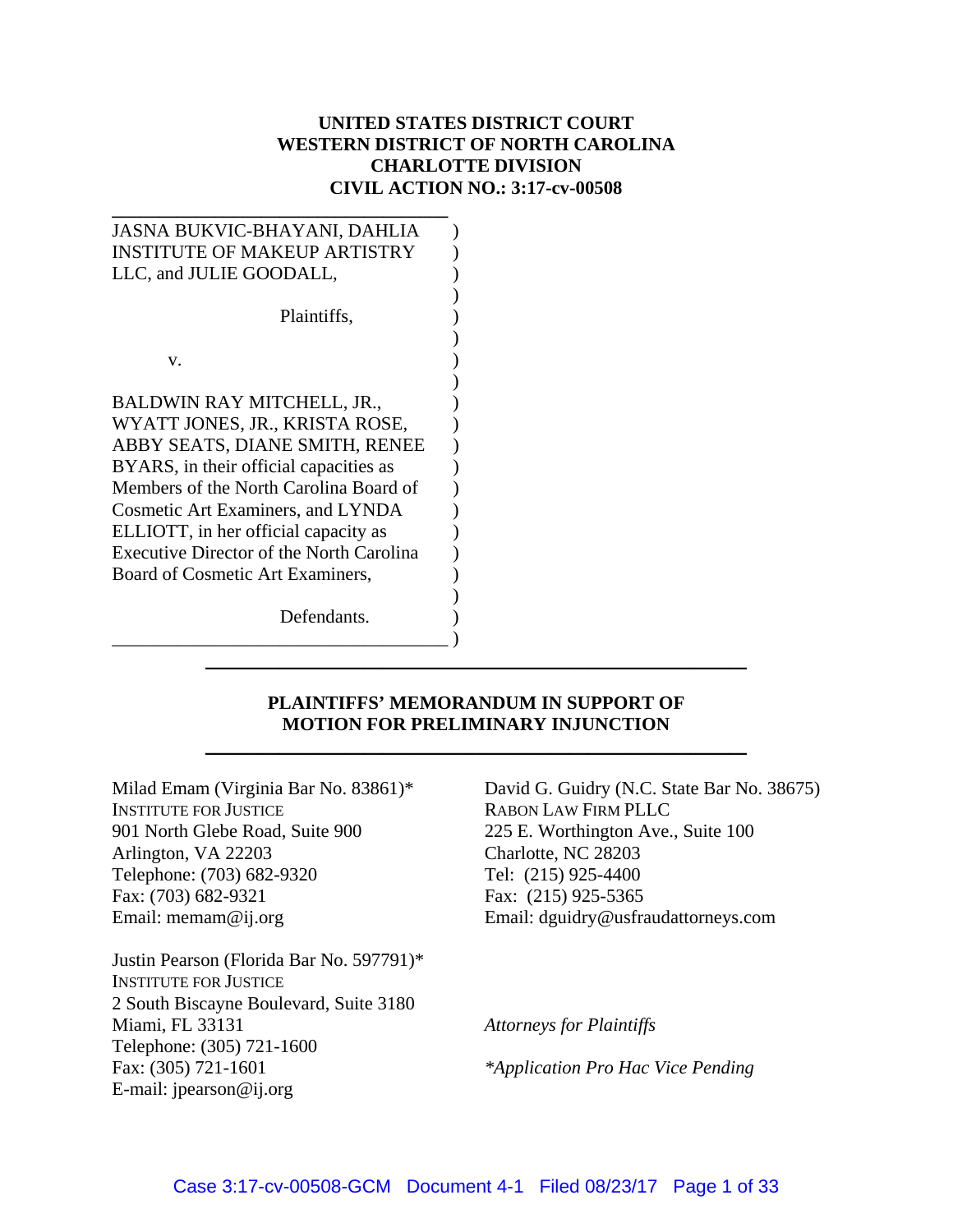# **TABLE OF CONTENTS**

## **Page**

| I.   |                                                                         |    |                                                                          |  |
|------|-------------------------------------------------------------------------|----|--------------------------------------------------------------------------|--|
| II.  | NORTH CAROLINA IMPOSES ONEROUS REQUIREMENTS ON MAKEUP-SCHOOL SPEECH 5   |    |                                                                          |  |
| III. | BUT FOR NORTH CAROLINA'S REGULATORY SCHEME, PLAINTIFFS WOULD HAVE       |    |                                                                          |  |
|      |                                                                         |    |                                                                          |  |
| I.   | PLAINTIFFS ARE LIKELY TO SUCCEED ON THE MERITS OF THEIR FIRST AMENDMENT |    |                                                                          |  |
|      | A.                                                                      |    | Because Teaching is Speech, North Carolina's Licensing Requirements      |  |
|      | <b>B.</b>                                                               |    | North Carolina's Licensing Requirements for Makeup Schools Fail          |  |
|      |                                                                         | 1. | North Carolina's Licensing Requirements for Makeup Schools               |  |
|      |                                                                         | 2. |                                                                          |  |
|      |                                                                         | 3. | Even if Strict Scrutiny Did Not Apply, Defendants Would Still Lose20     |  |
| II.  |                                                                         |    | PLAINTIFFS SATISFY THE REMAINING ELEMENTS FOR A PRELIMINARY INJUNCTION22 |  |
| III. |                                                                         |    | THIS COURT SHOULD SET A BOND AT EITHER ZERO DOLLARS OR                   |  |
|      |                                                                         |    |                                                                          |  |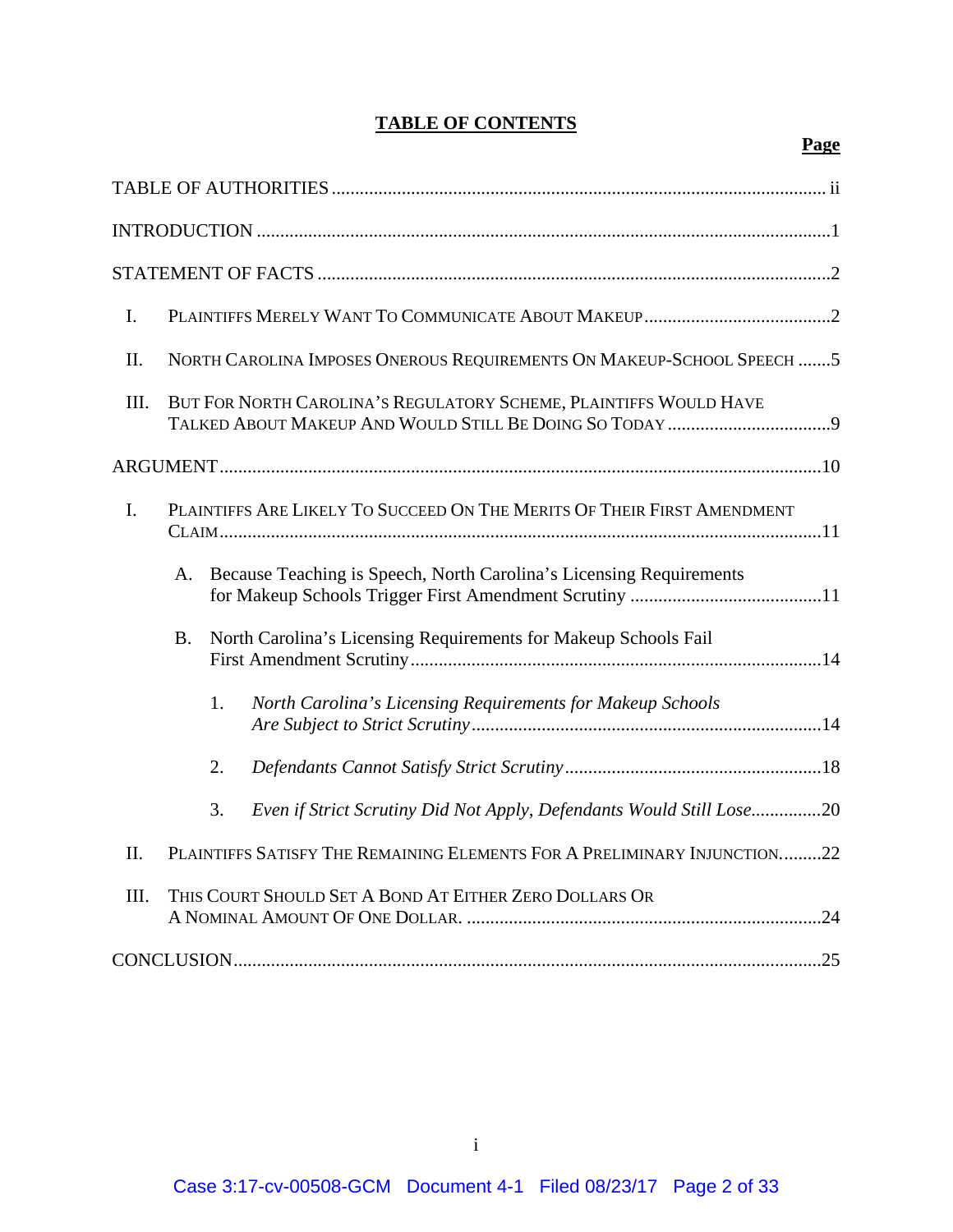# **TABLE OF AUTHORITIES**

| <b>Case</b>                                                  | Page(s) |
|--------------------------------------------------------------|---------|
| Ark. Writers' Project, Inc. v. Ragland,                      |         |
| Barenblatt v. United States,                                 |         |
| Berger v. Battaglia,                                         |         |
| Cahaly v. LaRosa,                                            |         |
| Cent. Hudson Gas & Elec. Corp. v. Pub. Serv. Comm'n of N.Y., |         |
| Davis v. Fed. Election Comm'n,                               |         |
| Edenfield v. Fane,                                           |         |
| Educ. Media Co. at Va. Tech, Inc. v. Insley,                 |         |
| Edwards v. City of Goldsboro,                                |         |
| Edwards v. District of Columbia,                             |         |
| Elrod v. Burns,                                              |         |
| Fed. Election Comm'n v. Wisc. Right to Life, Inc.,           |         |
| Gonzales v. O Centro Espirita Beneficente Uniao do Vegetal,  |         |
| Goulart v. Meadows,                                          |         |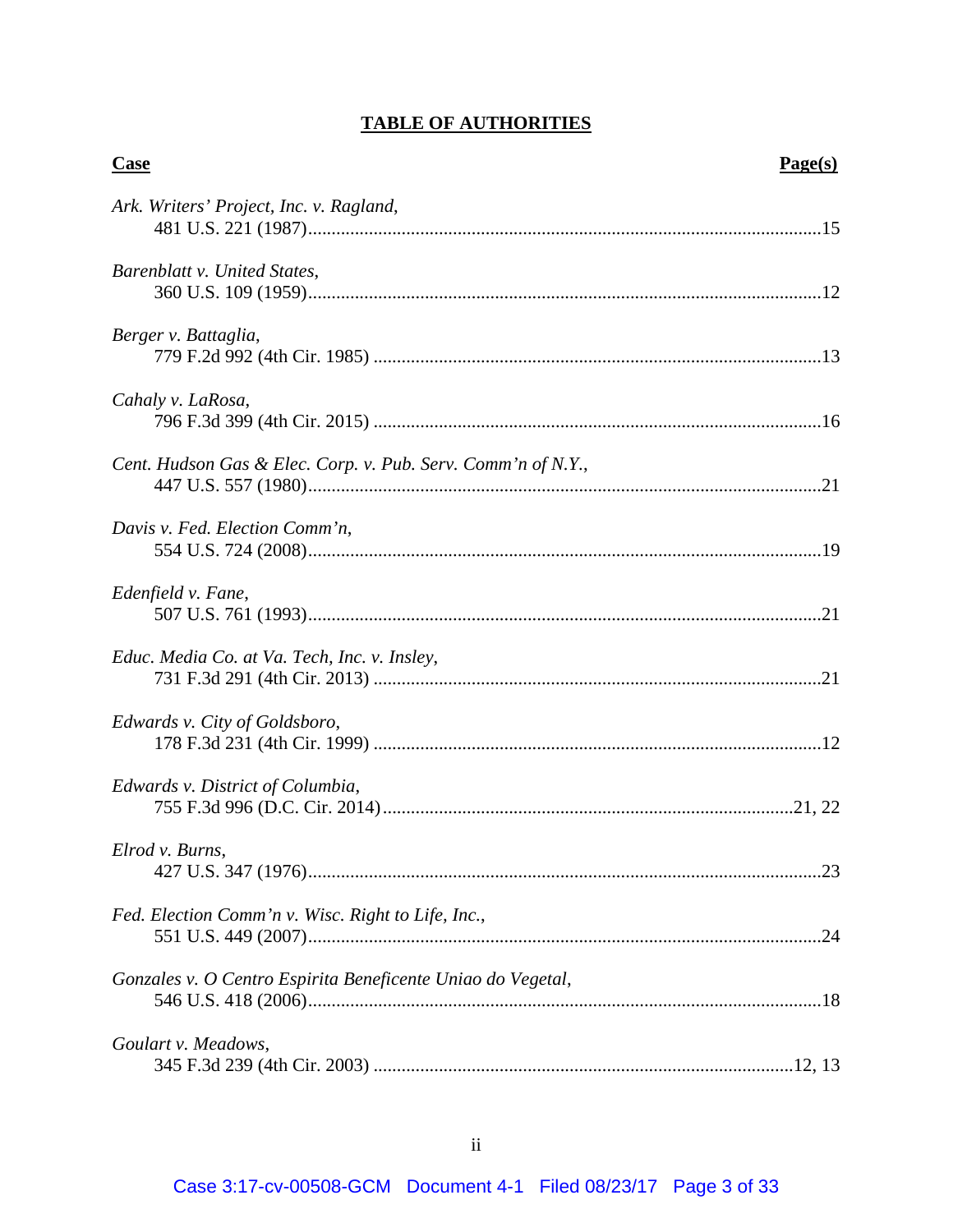| Giovani Carandola, Ltd. v. Bason,                      |  |
|--------------------------------------------------------|--|
| Hoechst Diafoil Co. v. Nan Ya Plastics Corp.,          |  |
| Holder v. Humanitarian Law Project,                    |  |
| Ibanez v. Fla. Dep't of Bus. & Prof'l Reg.,            |  |
| Joelner v. Vill. of Wash. Park,                        |  |
| Keyishian v. Bd. of Regents of Univ. of State of N.Y., |  |
| Legend Night Club v. Miller,                           |  |
| N.Y. Times Co. v. Sullivan,                            |  |
| Newsom v. Albemarle Cty. Sch. Bd.,                     |  |
| Nixon v. Shrink Mo. Gov't PAC,                         |  |
| Ocheesee Creamery LLC v. Putnam,                       |  |
| Reed v. Town of Gilbert,                               |  |
| Riley v. Nat'l Fed'n of the Blind of N.C., Inc.,       |  |
| Scott v. Roberts,                                      |  |
| Stuart v. Camnitz,                                     |  |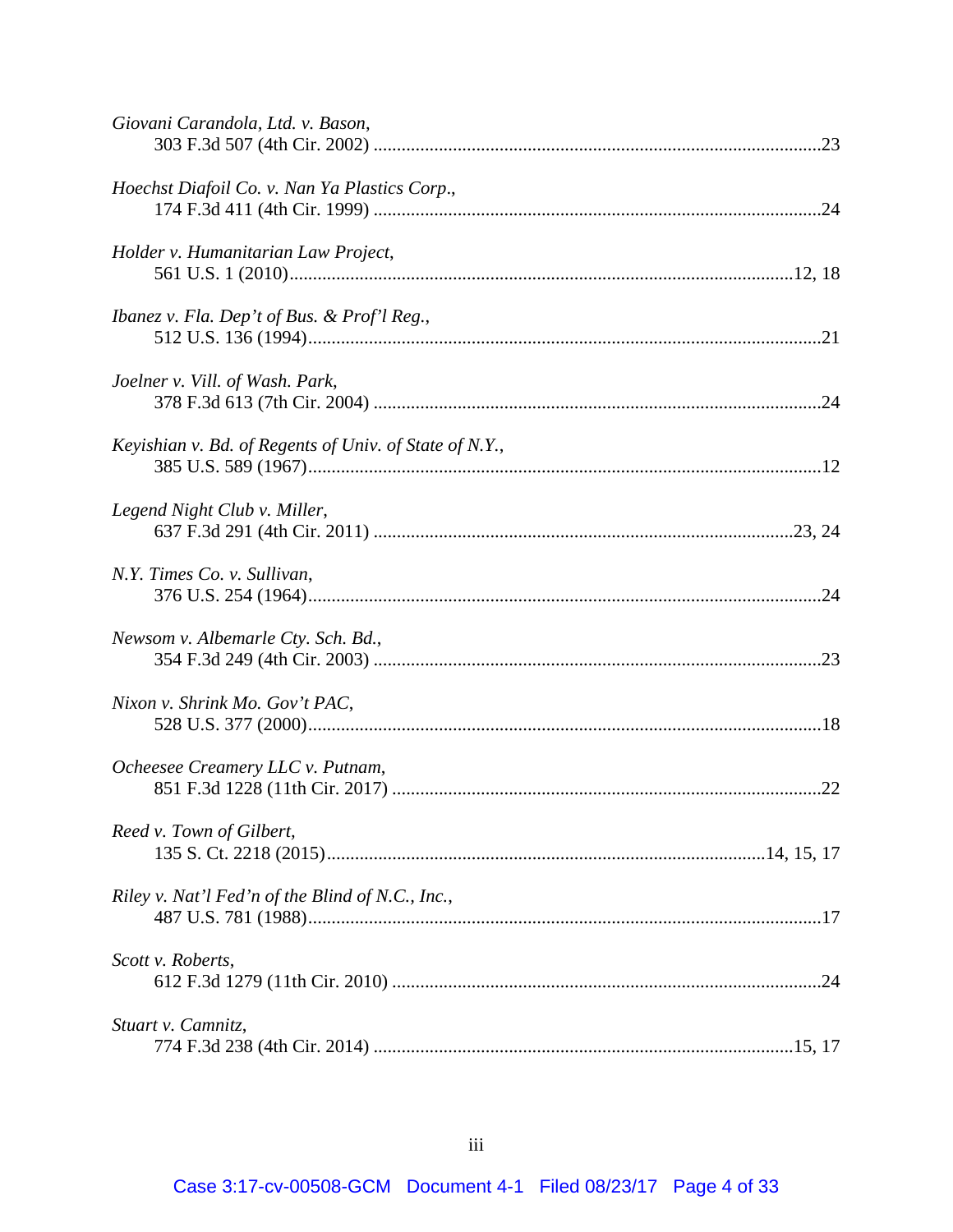| Sweezy v. New Hampshire,                                     |
|--------------------------------------------------------------|
| Thomas v. Collins,                                           |
| United States v. Nat'l Treasury Emps. Union,                 |
| United States v. Playboy Entm't Grp.,                        |
| United States v. Stevens,                                    |
| United States v. United Foods, Inc.,                         |
| Vill. of Schaumburg v. Citizens for a Better Env't,          |
| Watchtower Bible & Tract Soc'y of N.Y. v. Vill. of Stratton, |
| WV Ass'n of Club Owners & Fraternal Servs. v. Musgrave,      |
| Williams-Yulee v. Fla. Bar,                                  |
| <b>Statutes</b>                                              |
| 9                                                            |
|                                                              |
|                                                              |
|                                                              |
|                                                              |
|                                                              |
|                                                              |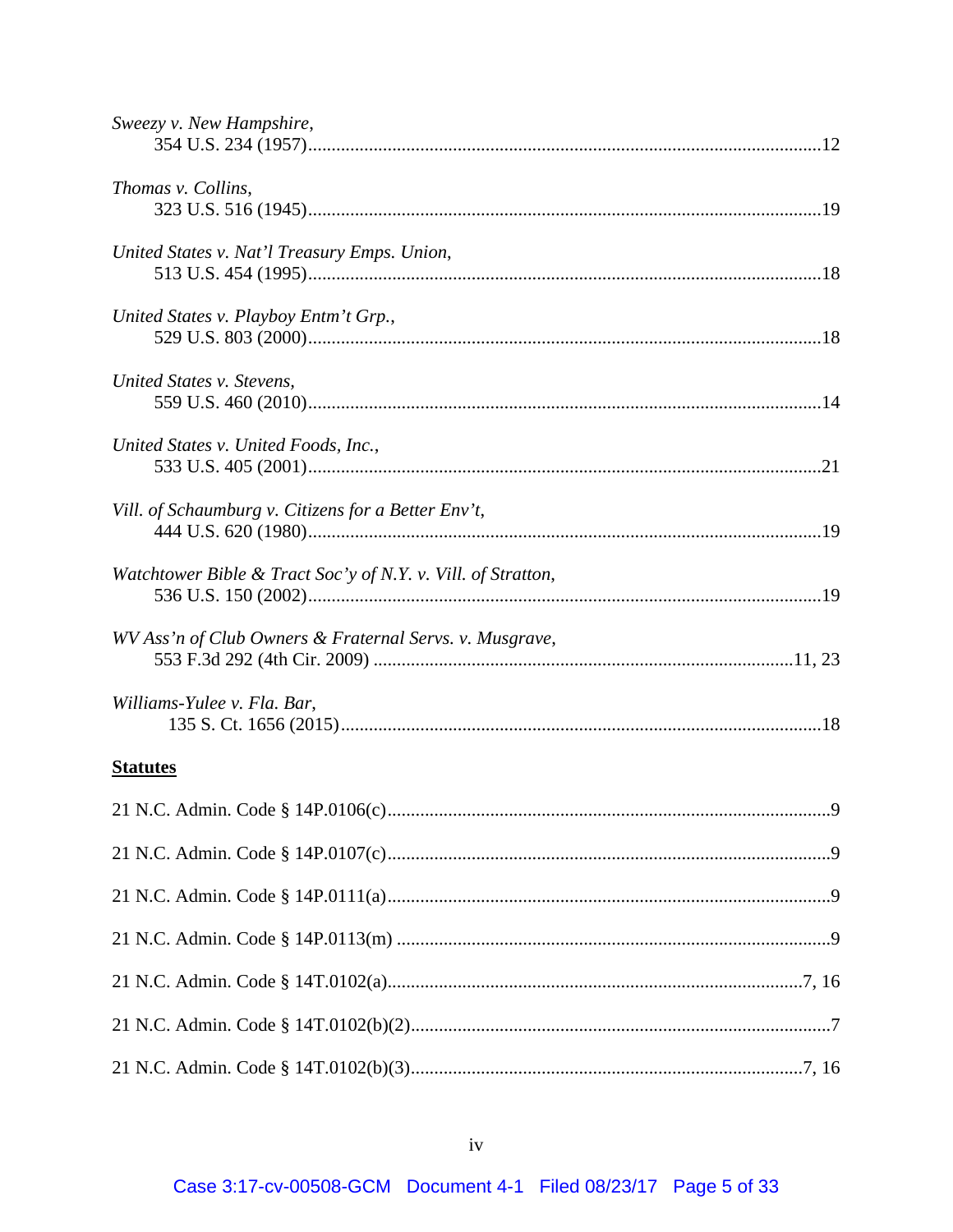| <b>Rules</b>                                                                                                                                                                                                                                                                                          |  |
|-------------------------------------------------------------------------------------------------------------------------------------------------------------------------------------------------------------------------------------------------------------------------------------------------------|--|
|                                                                                                                                                                                                                                                                                                       |  |
| <b>Other Authorities</b>                                                                                                                                                                                                                                                                              |  |
| $\mathbf{M} \cap \mathbf{D}$ of $\mathbf{C}$ consider $\mathbf{A}$ at $\mathbf{D}$ can be $\mathbf{C}$ and $\mathbf{C}$ and $\mathbf{C}$ and $\mathbf{A}$ and $\mathbf{C}$ and $\mathbf{C}$ and $\mathbf{C}$ and $\mathbf{C}$ and $\mathbf{C}$ and $\mathbf{C}$ and $\mathbf{C}$ and $\mathbf{C}$ and |  |

| N.C. Bd. of Cosmetic Art Exam'rs, Cosmetic Art School Application,      |
|-------------------------------------------------------------------------|
| https://www.nccosmeticarts.com/uploads/forms/New_School_Application.pdf |
|                                                                         |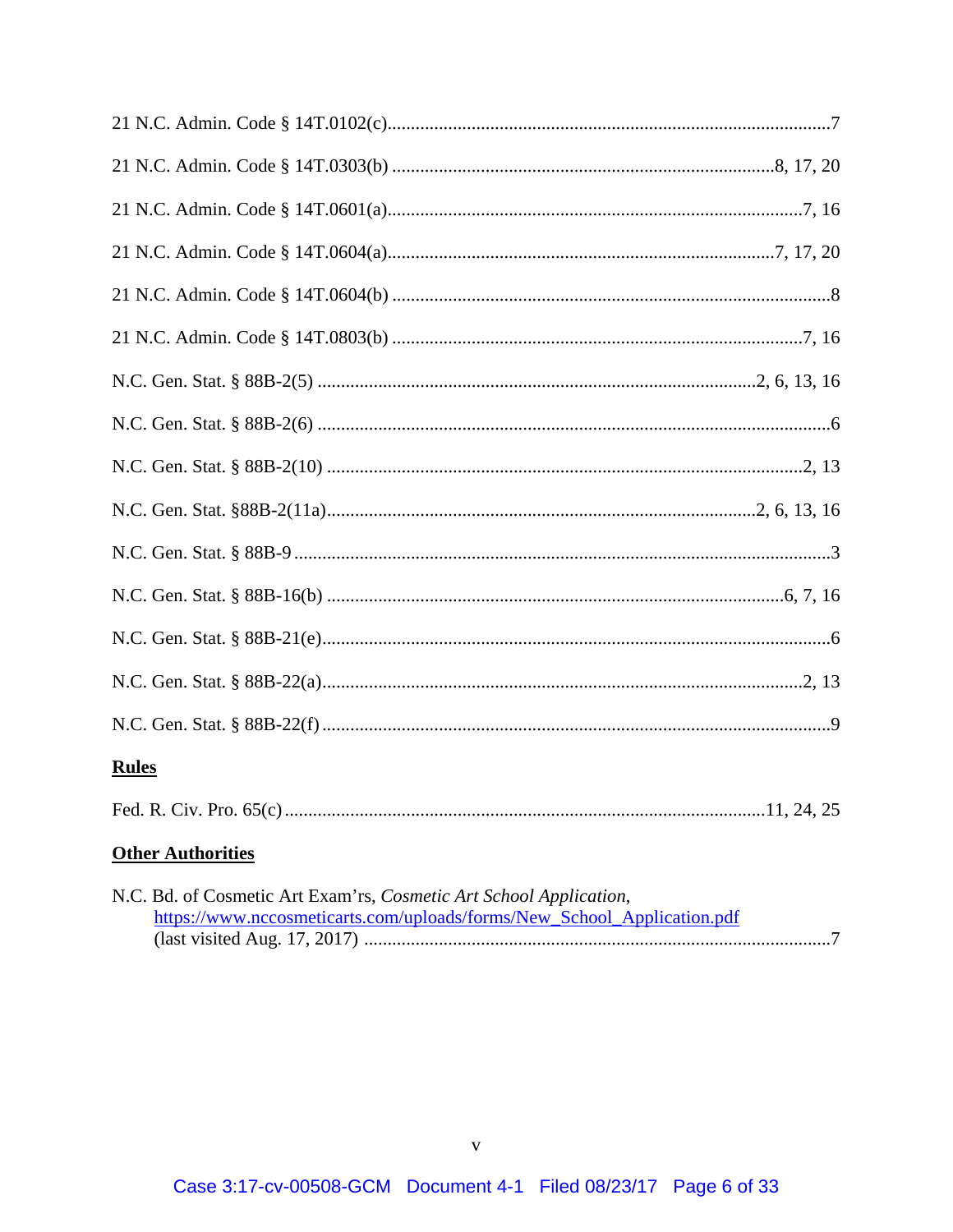#### **INTRODUCTION**

 Plaintiff Jasna Bukvic-Bhayani has a passion for (and expertise in) makeup artistry. She is already a licensed makeup artist and successful entrepreneur, and now she wants to share what she has learned. Specifically, Plaintiff Bukvic-Bhayani wants to open a school to teach makeup artistry to others. Plaintiff Julie Goodall is an avid makeup hobbyist who wants to attend the school. Unfortunately for Plaintiffs, North Carolina's Cosmetic Art Act requires makeup schools to first obtain an esthetics-school license issued by the state's Board of Cosmetic Art Examiners before they can open. And to obtain this permission to speak, North Carolina makeup schools must agree to teach a one-size-fits-all, Board-created 600-hour curriculum and to purchase more than \$10,000 in equipment. Worse still, the overwhelming majority of both the required curriculum and the required equipment are unrelated to makeup artistry.

 North Carolina's burdens on Plaintiffs are unconstitutional. Teaching makeup artistry is fully protected speech. Defendants single out this speech based on its content, their regulations' purpose is to control teachers' content, and they compel teachers to say things they would not otherwise say. Therefore, these regulations are subject to strict scrutiny, which Defendants cannot possibly meet.

Since Defendants cannot survive strict (or even lesser) scrutiny, and because the other factors involved in issuing a preliminary injunction weigh in Plaintiffs' favor, Plaintiffs respectfully request that this Court enjoin enforcement of North Carolina's makeup-schoollicense requirement against Plaintiffs for the duration of this litigation. A preliminary injunction would enable Plaintiff Bukvic-Bhayani to open her school to students like Plaintiff Goodall before waiting for a final judgment.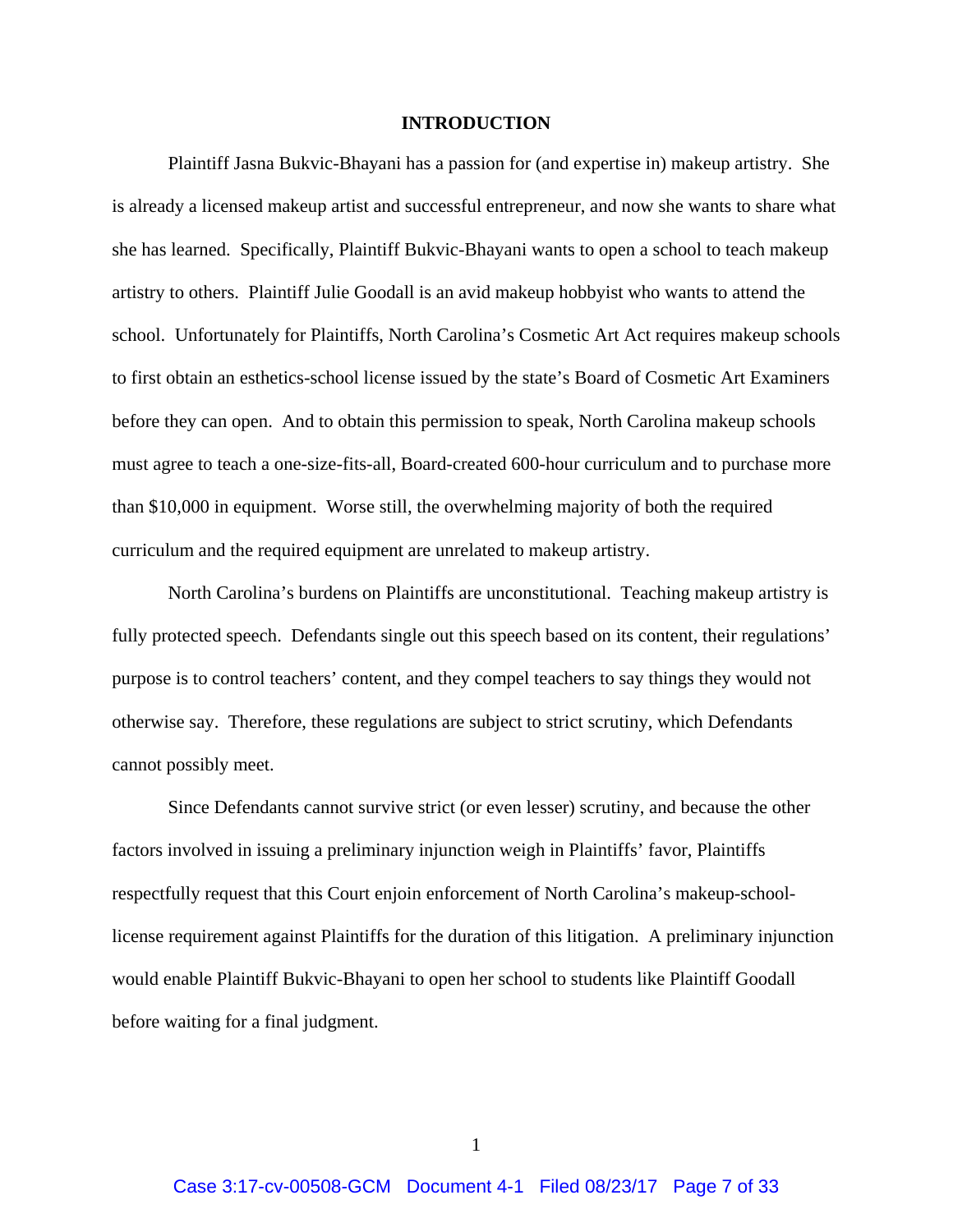#### **STATEMENT OF FACTS**

The facts are clear—Plaintiff Bukvic-Bhayani would have opened her makeup school but for the challenged regulations and their enforcement by Defendants. First, this section will address Plaintiffs' backgrounds and Plaintiff Bukvic-Bhayani's plans to open the school. Second, this section will describe the licensing requirements which prevented her from doing so. Third, this section will discuss the regulations' effects on Plaintiffs.

#### **I. PLAINTIFFS MERELY WANT TO COMMUNICATE ABOUT MAKEUP.**

 Plaintiff Bukvic-Bhayani is an expert makeup artist whose passion for her craft spans decades. Nearly twenty years ago, she studied makeup artistry at a school in Sarajevo. *See* Decl. of Jasna Bukvic-Bhayani in Supp. of Pls.' Mot. for Prelim. Inj. ¶ 2, attached hereto as Exhibit "А."

After moving to America as a war refugee, Plaintiff Bukvic-Bhayani became a United States citizen and obtained North Carolina's esthetician license in order to legally earn a living as a makeup artist. *Id*. at ¶¶ 3-4. North Carolina requires people practicing "esthetics" for pay to obtain an esthetician license (unless they qualify for one of North Carolina's statutory exemptions to this requirement). N.C. Gen. Stat. § 88B-2(5), (10), (11a); *id*. § 88B-22(a). And North Carolina defines "esthetics" to include "applying makeup" as well as numerous unrelated services, including "giving facials," "performing skin care," and "removing superfluous hair . . . by use of creams, tweezers, or waxing."1 *Id*. § 88B-2(11a). To obtain an esthetician license, one

<sup>&</sup>lt;sup>1</sup> North Carolina also defines "esthetics" to include "applying eyelashes to a person, including the application of eyelash extensions, brow or lash color," "beautifying the face, neck, arms, or upper part of the human body by use of cosmetic preparations, antiseptics, tonics, lotions, or creams," "surface manipulation in relation to skin care," and "cleaning or stimulating the face, neck, ears, arms, hands, bust, torso, legs, or feet of a person by means of hands, devices, apparatus, or appliances along with the use of cosmetic preparations, antiseptics, tonics, lotions, or creams." N.C. Gen. Stat. § 88B-2(11a).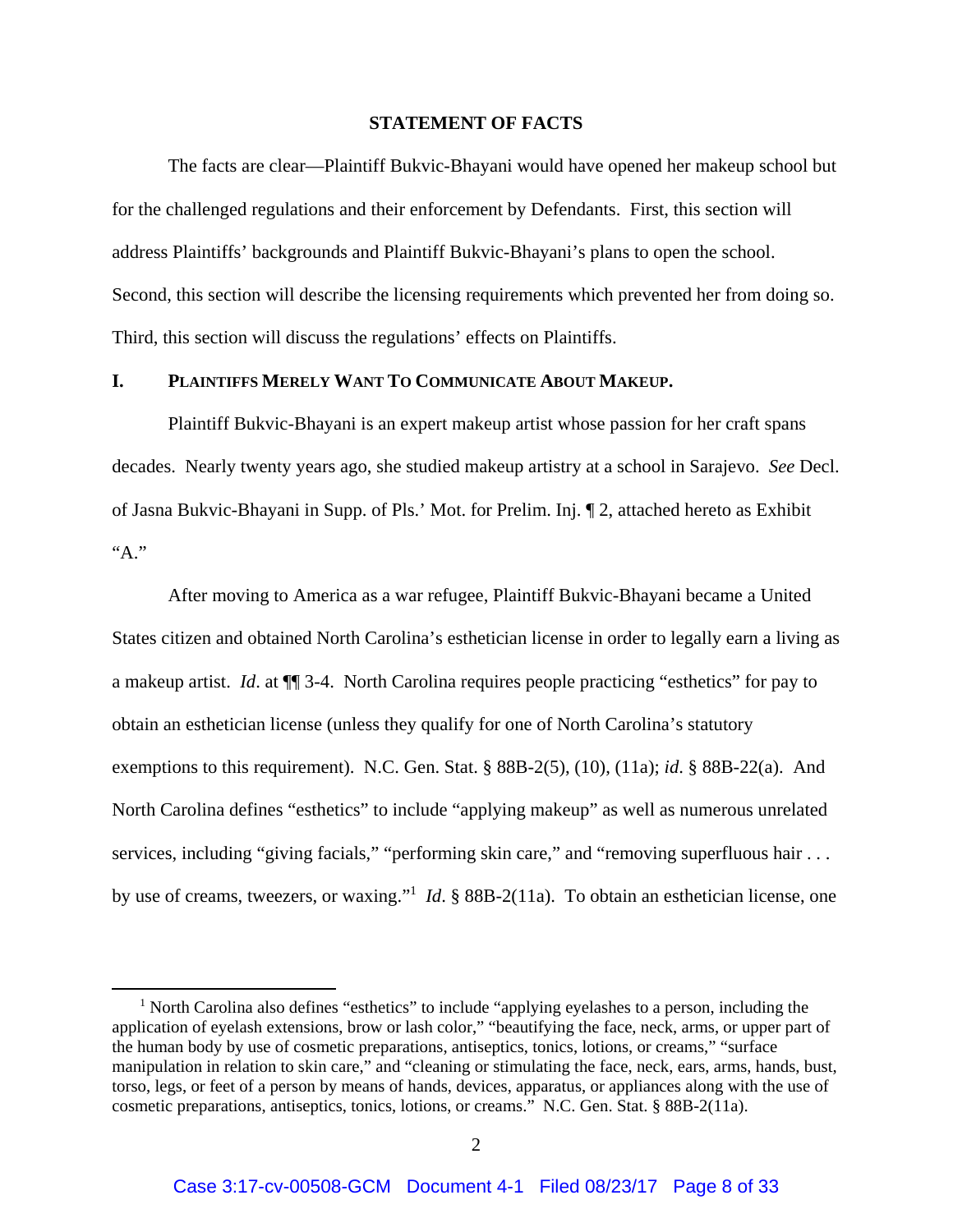must—among other things—complete a state-created 600-hour esthetics curriculum covering all of these disparate topics at a state-licensed school. *Id*. § 88B-9.

To satisfy this requirement, Plaintiff Bukvic-Bhayani attended the Academy of Nail Technology and Esthetics. Ex. A ¶ 4. Because the state-mandated 600-hour esthetics course taught by the Academy was designed for a variety of prospective estheticians—specialists in facials, hair removal, skin care, and much else—very little of it concerned makeup artistry. *Id*. In fact, to the best of Plaintiff Bukvic-Bhayani's recollection—the course included 10 hours or less of actual makeup instruction. *Id*.

After obtaining a state license, Plaintiff Bukvic-Bhayani worked as a makeup artist in North Carolina. Today, she owns a successful Charlotte studio where she works as a makeup artist. *Id*. at ¶ 5. In fact, she has appeared on a Charlotte-based television station twice in the past two years to teach viewers lessons in makeup artistry. *Id*.

Now, Plaintiff Bukvic-Bhayani wants to open a makeup school, the Dahlia Institute of Makeup Artistry (the "Dahlia Institute"), and communicate her knowledge of makeup artistry for a fee. *Id*. at ¶ 6. At the Dahlia Institute, she plans to teach makeup artistry through lectures, written materials, and practical demonstrations. *Id.* at  $\P$  8-9. Specifically, the Dahlia Institute would offer 200-hour and 500-hour curricula encompassing different styles of makeup, different types of makeup, different makeup-application techniques, and advanced color theory, along with specialized classes on topics like special-effects makeup. *Id*. at ¶ 6.

Plaintiff Bukvic-Bhayani wants to teach makeup artistry, and nothing else, at the Dahlia Institute. *Id*. at ¶ 10. The Dahlia Institute would not teach students any of the non-makeup skills included in North Carolina's definition of "esthetics," such as giving facials, removing superfluous hair, or performing skin care. *Id*. Accordingly, Plaintiff Bukvic-Bhayani has never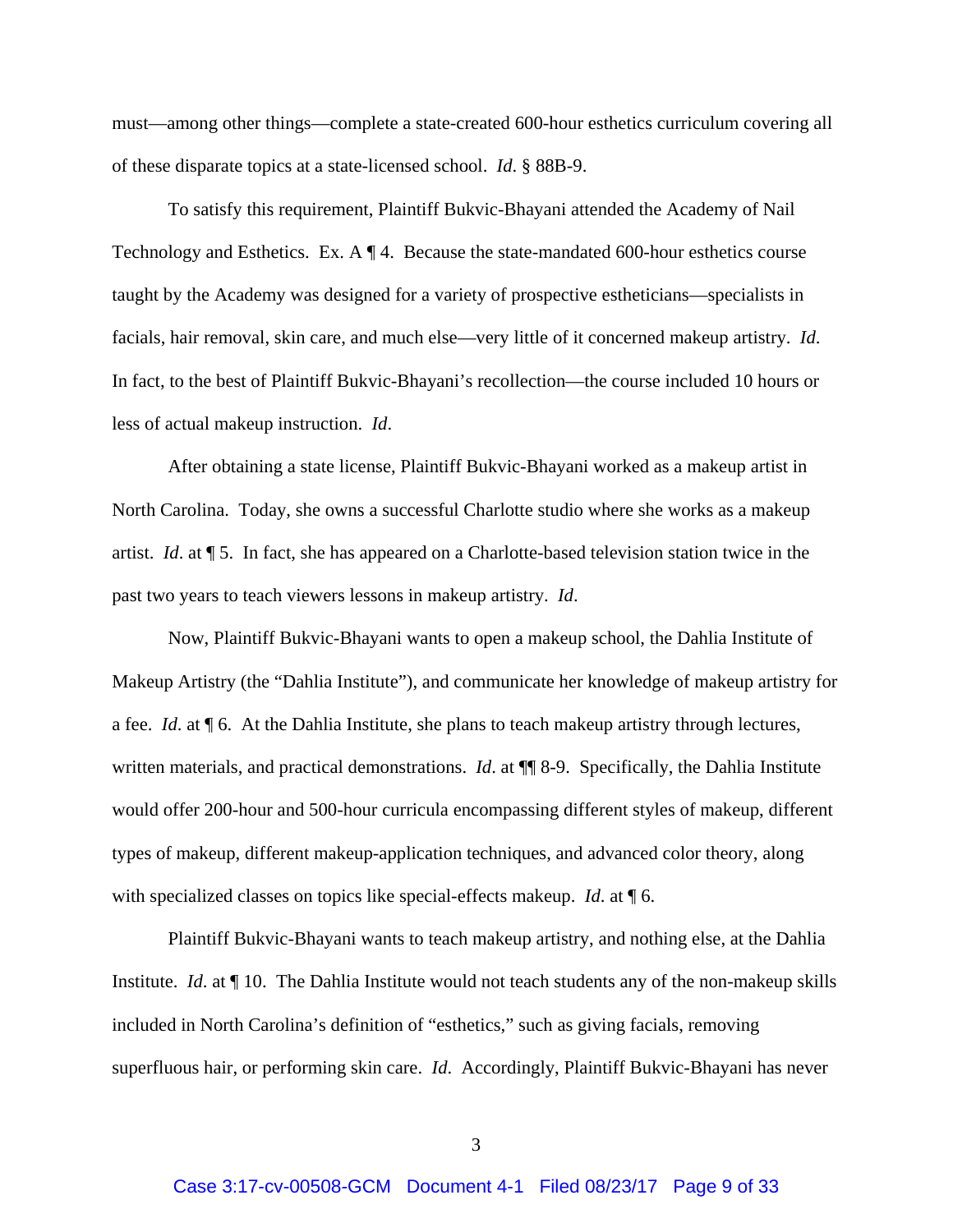advertised the Dahlia Institute as an esthetics school or purported to offer classes that would satisfy any of North Carolina's requirements for obtaining a state-issued esthetician license. *Id*.

Rather than targeting students seeking to qualify for this license, Plaintiff Bukvic-Bhayani intends for the Dahlia Institute to teach two different types of students. First, the Dahlia Institute would provide an advanced makeup program for already-licensed estheticians. *Id*. at ¶ 11. To the best of Plaintiffs' knowledge, no programs like this currently exist in North Carolina. *Id*. As Plaintiff Bukvic-Bhayani learned when she studied at the Academy of Nail Technology and Esthetics, the only North Carolina schools teaching any makeup skills—licensed esthetics schools—do so at a rudimentary level. *Id*. Accordingly, the Dahlia Institute would fill a void in North Carolina's education market for already-licensed estheticians.

Second, Plaintiff Bukvic-Bhayani plans to teach hobbyists—unlicensed students who are interested in applying makeup as a hobby rather than for monetary compensation—at the Dahlia Institute. *Id*. Since these students do not want to apply makeup for pay, they do not need to acquire an esthetician license and have no interest in attending a 600-hour esthetics course.

For instance, makeup hobbyist Plaintiff Goodall would like to attend the Dahlia Institute. *See* Decl. of Julie Goodall in Supp. of Pls.' Mot. for Prelim. Inj. ¶ 7, attached hereto as Exhibit "B." Having known Plaintiff Bukvic-Bhayani since 2011, Plaintiff Goodall considers Plaintiff Bukvic-Bhayani to be an expert makeup artist. *Id*. at ¶¶ 2-3. To improve her makeup skills, Plaintiff Goodall wants to listen to Plaintiff Bukvic-Bhayani's makeup lessons. *Id*. at ¶ 3. Because she does not want to apply makeup for pay, Plaintiff Goodall has no interest in acquiring an esthetician license or paying for and attending a licensed esthetics school. *Id*. at ¶¶ 4-5. She just wants to learn about makeup, not facials, hair removal, skin care, or any of the other non-makeup topics defined by North Carolina as "esthetics." *Id*. at ¶ 6. Accordingly, the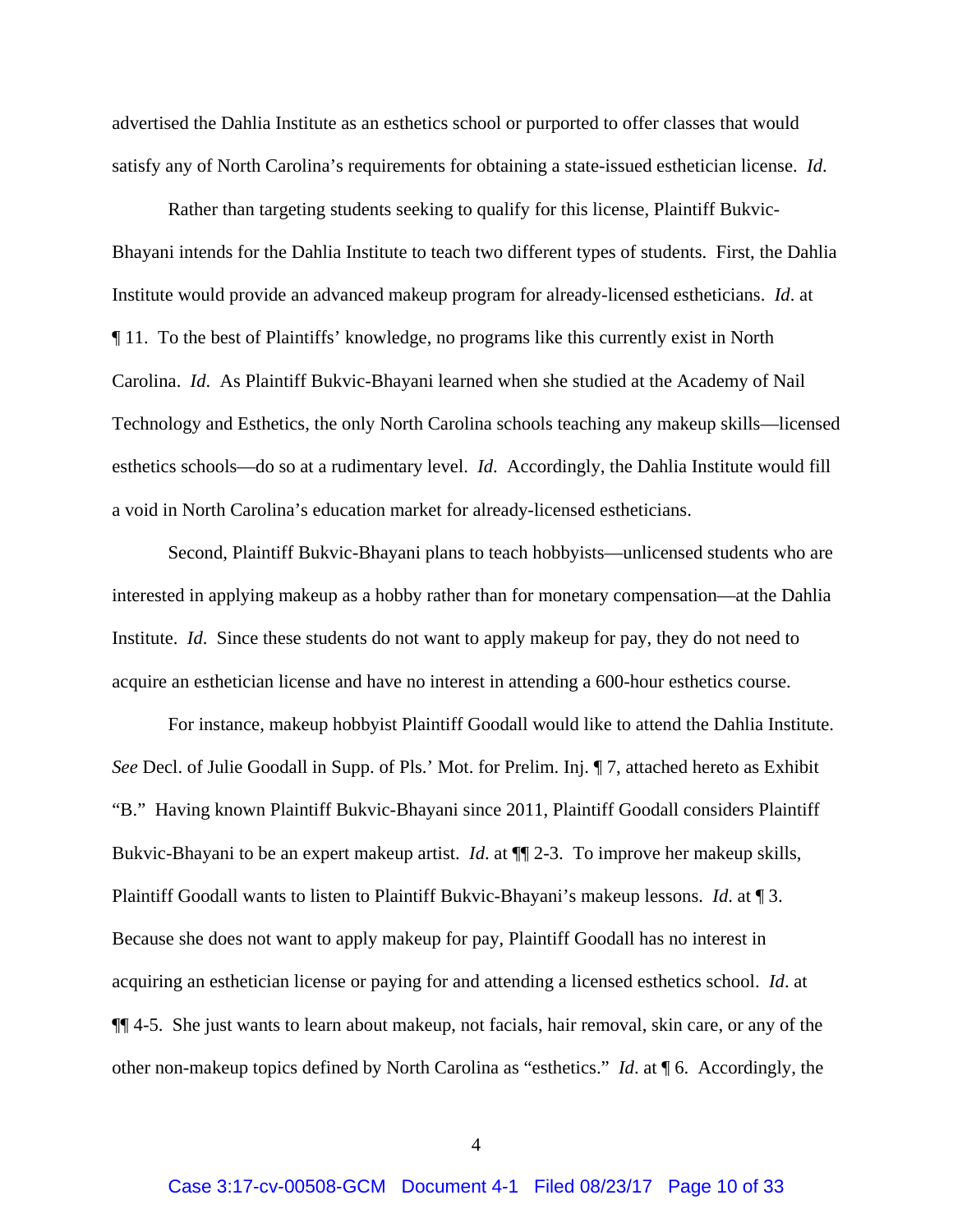Dahlia Institute is a good fit for her and North Carolina's licensed esthetics schools are not. *Id*. at  $\P\P$  6-7.

#### **II. NORTH CAROLINA IMPOSES ONEROUS REQUIREMENTS ON MAKEUP-SCHOOL SPEECH.**

Unfortunately, Plaintiff Goodall cannot attend Plaintiff Bukvic-Bhayani's makeup school because North Carolina's Board of Cosmetic Art Examiners stopped her from opening one. In the fall of 2016, Plaintiff Bukvic-Bhayani announced her plans to open a makeup school over Facebook. Ex. A  $\P$  12. Shortly thereafter, the Board's Chief of Enforcement—Connie Wilder paid her a visit. *Id*. Ms. Wilder explained that the North Carolina Cosmetic Art Act prohibited Plaintiff Bukvic-Bhayani from opening her makeup school without a cosmetic-art-school license from the Board, which Plaintiff Bukvic-Bhayani does not have. *Id*. Ms. Wilder also told Plaintiff Bukvic-Bhayani that, in order to obtain this license, her school would need to satisfy the Board's curriculum and equipment requirements for schools licensed to qualify students for a Board-issued esthetician license, despite Plaintiff Bukvic-Bhayani's objections that this made no sense for the type of school she wanted to open. *Id*.

Over a series of emails, the Board reiterated this position. After Plaintiff Bukvic-Bhayani emailed the Board and asked whether she could operate a makeup school, the Board's Executive Director—Lynda Elliott—replied that she "cannot just teach makeup application." *Id*. at ¶ 13, Ex. A-1 at 1. In subsequent emails, Plaintiff Bukvic-Bhayani reiterated that her school would not be for students seeking esthetician licenses and that she just wanted to teach makeup artistry. *Id.* at  $\P$  14. For instance, in one email to the Board's Enforcement Processor, Tanya Wortman, dated February 24, 2017, Plaintiff Bukvic-Bhayani asked: "Do I need my school to be licensed before I can teach makeup artistry to students who do not want to become licensed estheticians?" *Id.* at  $\P$  14, Ex. A-2 at 1. On April 14, 2017, Defendant Lynda Elliott emailed Plaintiff Bukvic-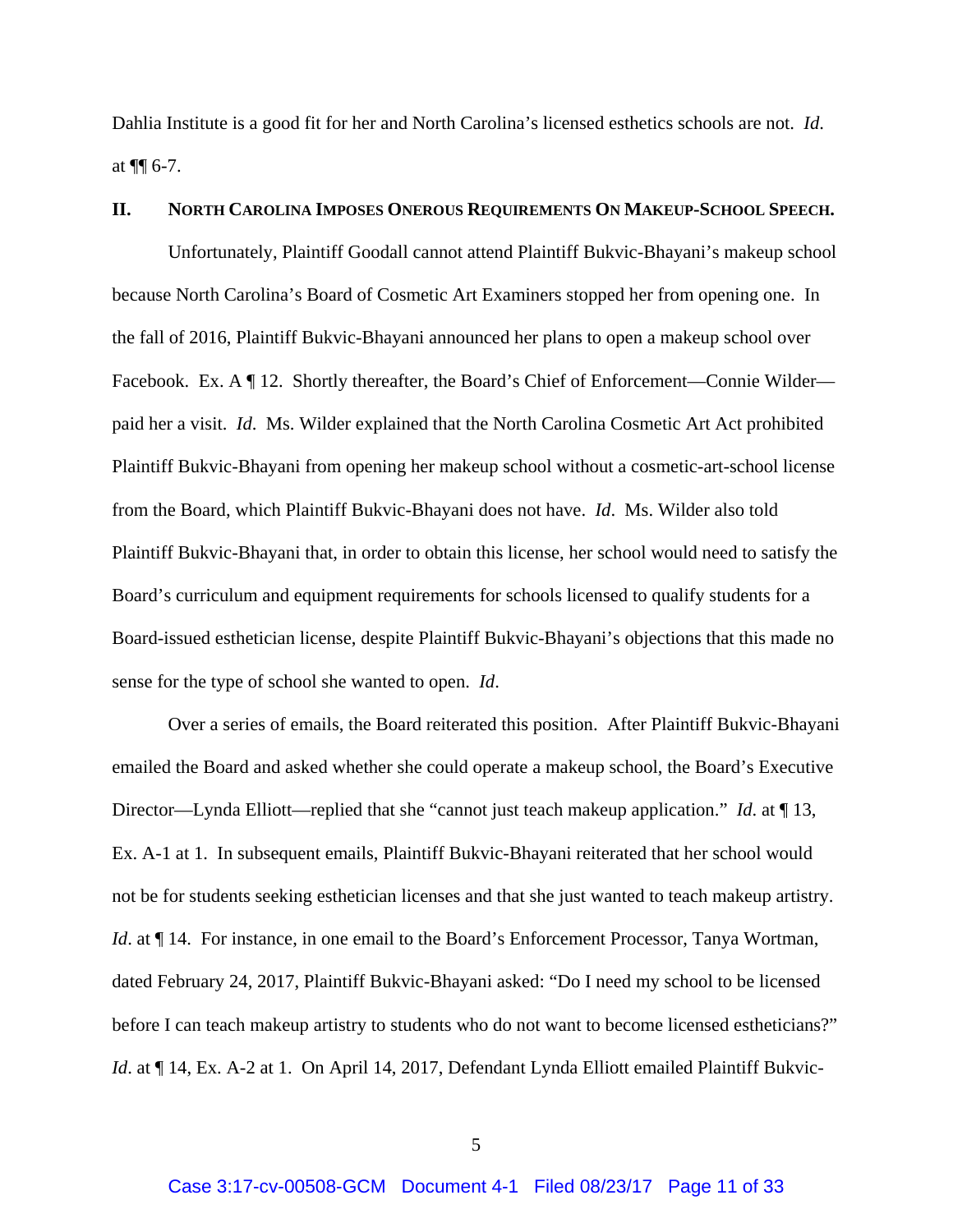Bhayani and said: "If you are providing education to anyone that does not hold a current license with this cosmetic art board you must obtain a school license and teach the full curriculum. *Id.* at  $\P$  16, Ex. A-3 at 1.<sup>2</sup>

Defendant Elliott and the Board's employees are correct that North Carolina requires Plaintiff Bukvic-Bhayani to obtain a cosmetic-art-school license for her makeup school before opening it. The requirement that makeup schools get a Board license before teaching is mandated by statute. Under the North Carolina Cosmetic Art Act, "[n]o one may open or operate a cosmetic art school before the Board has approved a license for the school." N.C. Gen. Stat. § 88B-16(b). A "cosmetic art school" is defined as "[a]ny building or part thereof where cosmetic art is taught." *Id*. § 88B-2(6). "Cosmetic art" is defined as "[a]ll or any part or combination of cosmetology, esthetics, natural hair care, or manicuring, including the systematic manipulation with the hands or mechanical apparatus of the scalp, face, neck, shoulders, hands, and feet." *Id*. § 88B-2(5). "Esthetics" includes "applying makeup." *Id*. § 88B-2(11a). Accordingly, reading the Act as a whole, no one may open or operate a building or part thereof where applying makeup is taught unless the Board has already approved a license for the school.

The Board is not allowed to grant a license unless all of its rules have been met. *Id*. § 88B-16(b). In order to meet those rules, makeup schools must have their future speech, and

 $2^2$  Ms. Wortman and Defendant Elliott told Plaintiff Bukvic-Bhayani that she would not need a cosmetic-art-school license if she was merely teaching licensed estheticians classes counting toward their 8-hour-per-year continuing-education requirement under N.C. Gen. Stat § 88B-21(e). Ex A. ¶ 14, Ex. A-2 at 1, Ex. A-3 at 1. As a threshold matter, it not clear that this is true under the North Carolina Cosmetic Art Act (or consistent with the Board's interpretation of it). *Id.* at ¶ 15. But, even if Ms. Wortman and Defendant Elliott are correct that this safe harbor exists for continuing-education classes, the safe harbor would not encompass the Dahlia Institute. At her prospective school, Plaintiff Bukvic-Bhayani plans to offer (and teach) 200-hour and 500-hour curricula, open to both licensed students and hobbyists, rather than just teaching 8-hour classes satisfying annual continuing-education requirements. *Id*. As the Board made clear in person and over email, its position is that, without a cosmetic-art-school license, Plaintiff Bukvic-Bhayani may not teach her preferred curricula at a school open to non-licensed students. *Id*. at ¶¶ 12-14, 16.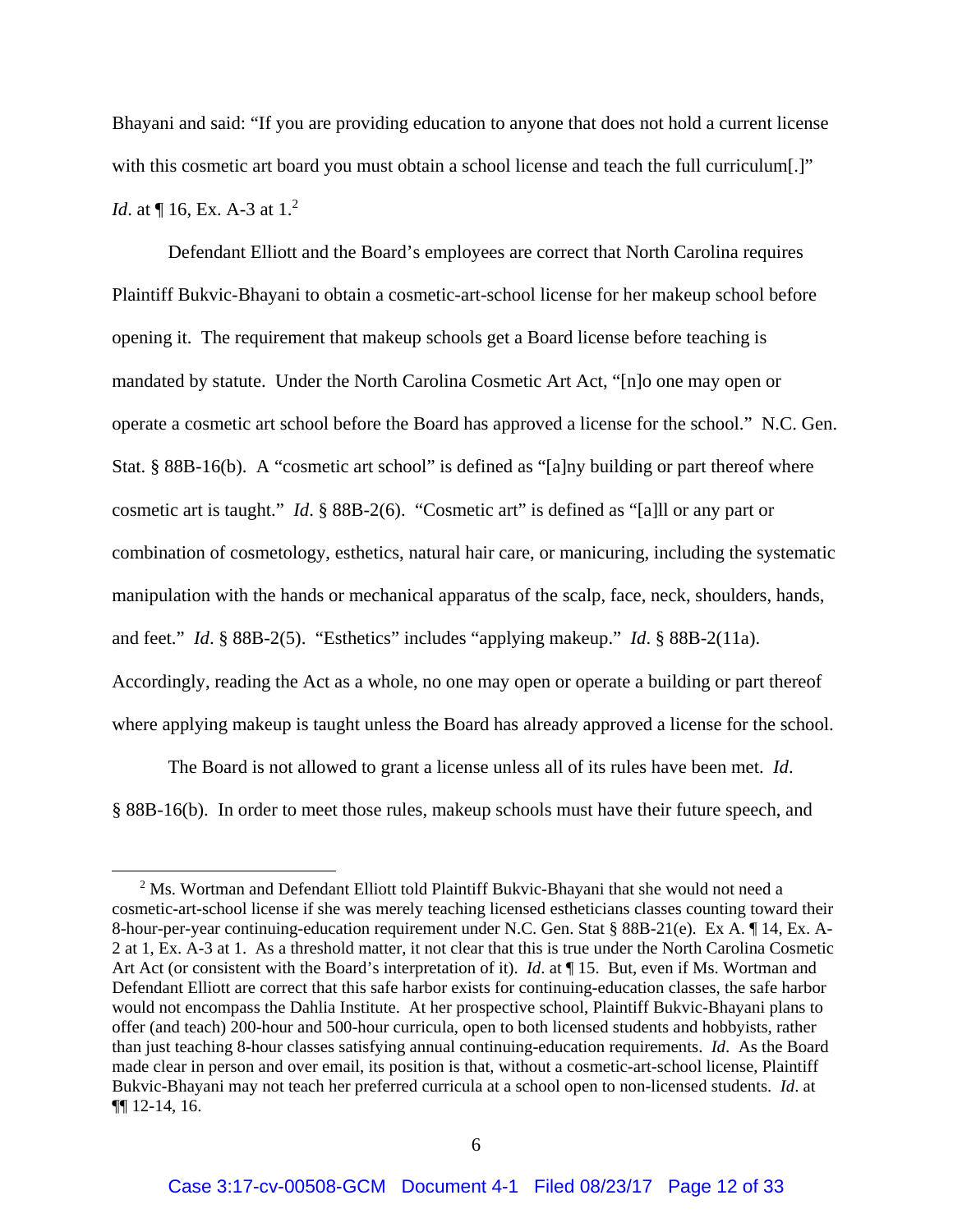facilities, approved by the Board. Specifically, a prospective school must submit an application to the Board with several supporting documents, including a course curriculum for each discipline to be taught (and a diagram with location of equipment placement).<sup>3</sup> 21 N.C. Admin. Code § 14T.0102(a), (b)(2)-(3); *id*. § 14T.0601(a). According to the Board, a failure to submit these documents will result in denial of the application.<sup>4</sup> Moreover, the Board is prohibited from issuing a license to a prospective school before inspecting it to ensure compliance with its regulations, including that all mandated equipment has already been installed. N.C. Gen. Stat. § 88B-16(b); 21 N.C. Admin. Code § 14T.0102(c). In short, Board licensure requires that schools satisfy the Board's curriculum and equipment requirements before being allowed to open.

The state-mandated curriculum for makeup schools has very little to do with makeup artistry. It is 600 hours long and covers all of the esthetician license's disparate components. 21 N.C. Admin. Code § 14T.0604(a). Under the Board's regulations, an esthetics curriculum must include instruction in: (1) anatomy or physiology; (2) hygiene; (3) disinfection; (4) first aid; (5) chemistry; (6) draping; (7) facial or body treatment (cleansing, manipulations, masks); (8) hair removal; (9) basic dermatology; (10) skin care machines, electricity, and apparatus; (11) aromatherapy; (12) nutrition; (13) make-up or color theory; and (14) styles and techniques of esthetics services, including facials, makeup application, performing skin care, hair removal, eyelash extensions, applying brow and lash color, business management, and professional ethics. *Id*. Additionally, the Board requires that the curriculum include practical instruction in the

<sup>&</sup>lt;sup>3</sup> In fact, even after granting schools licenses, the Board polices their speech. Licensed schools are subject to reevaluation and re-inspection at any time. 21 N.C. Admin. Code § 14T.0803(b). Also, the Board requires that a school continue to adhere to a Board-approved curriculum, and develop lessons from that curriculum, after obtaining Board approval for licensure. *Id*. § 14T.0601(a).

<sup>4</sup> *See* N.C. Bd. of Cosmetic Art Exam'rs, *Cosmetic Art School Application*, https:// www.nccosmeticarts.com/uploads/forms/New\_School\_Application.pdf (last visited Aug. 17, 2017).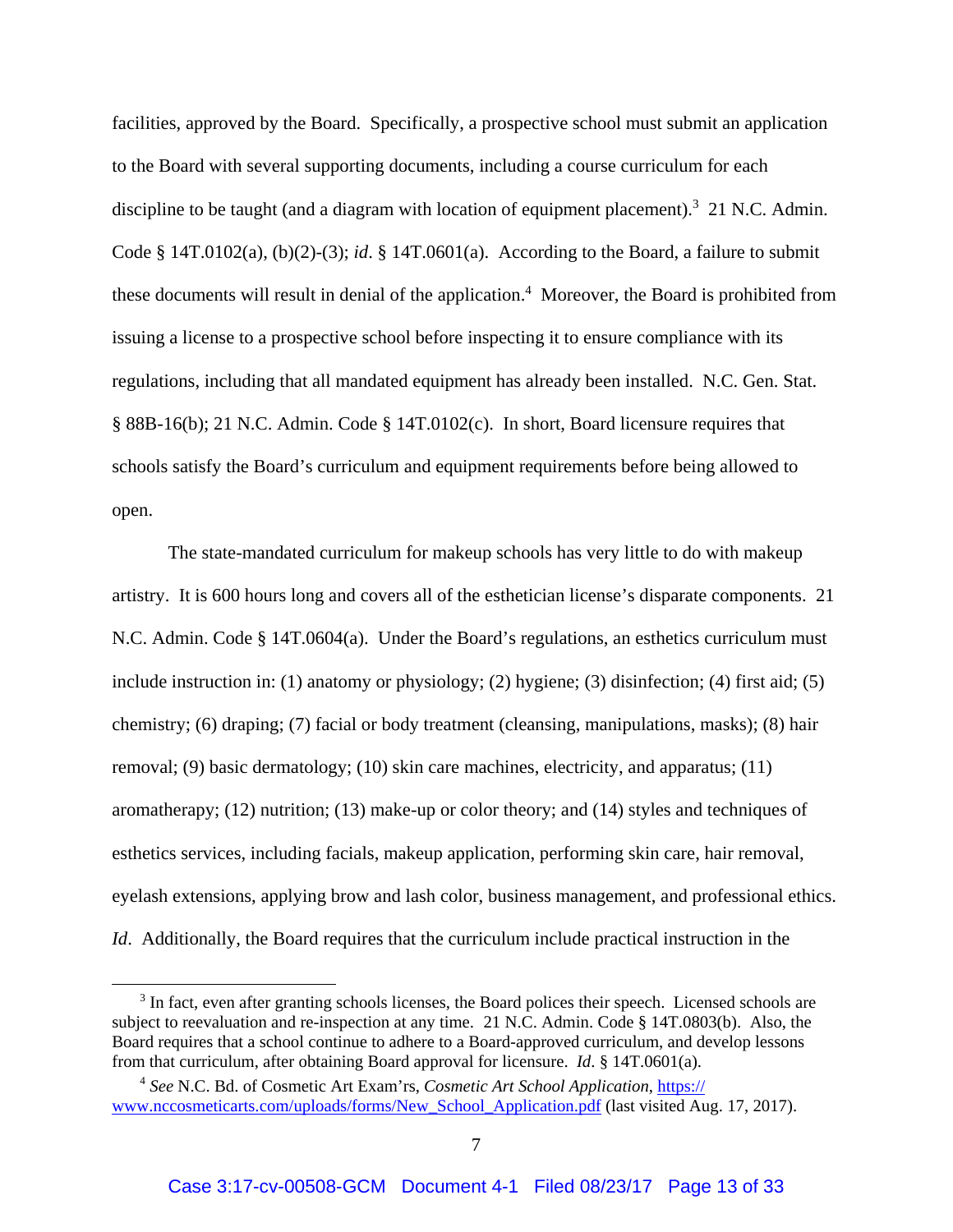following styles and techniques: facials manual (skin analysis, cleansing, surface manipulations, packs, and masks), facials electronic (the use of electrical modalitus, including dermal lights, and electrical apparatus for facials and skin care including galvanic and faradic), eyebrow arching, hair removal (hard wax, soft wax, and depilatories), makeup application (skin analysis, complete and corrective makeup), eyelash extensions, and brow and lash color. *Id*. § 14T.0604(b).

For each of these subjects, the Board requires "performances," which it defines as "the systematic completion of the steps for safe and effective cosmetic art services to a client." *Id*. In total, the Board requires 40 performances for facials manual, 30 performances for facials electronic, 20 performances for eyebrow arching, 30 performances for hair removal, 30 performances for makeup application, 10 performances for eyelash extensions, and 10 performances for brow and lash color. *Id*. In other words, of the 170 performances required for the Board's esthetics curriculum, there are only 30 makeup-application performances.

As these numbers show, the overwhelming majority of the material in the Board's esthetics curriculum is irrelevant to makeup artistry. Roughly five-sixths of the Board's mandatory esthetics performances do not concern makeup artistry at all.

The equipment requirements are no better. The Board requires that esthetics schools be equipped with, among other things: (1) ten stations, which each must include a facial treatment chair (or treatment table) and stool; (2) a waste container at each station; (3) a facial vaporizer; (4) a galvanic current apparatus; (5) an infra-red lamp; (6) a woods lamp; (7) a magnifying lamp;  $(8)$  a hair removal wax system;  $(9)$  a thermal wax system;  $(10)$  a suction machine; and  $(11)$  an exfoliation machine with brushes. *Id*. § 14T.0303(b).

Each of these items is unnecessary for teaching makeup artistry. Ex. A  $\mathbb{I}$  20. Their only plausible purpose is to facilitate instruction of esthetics skills that do not involve makeup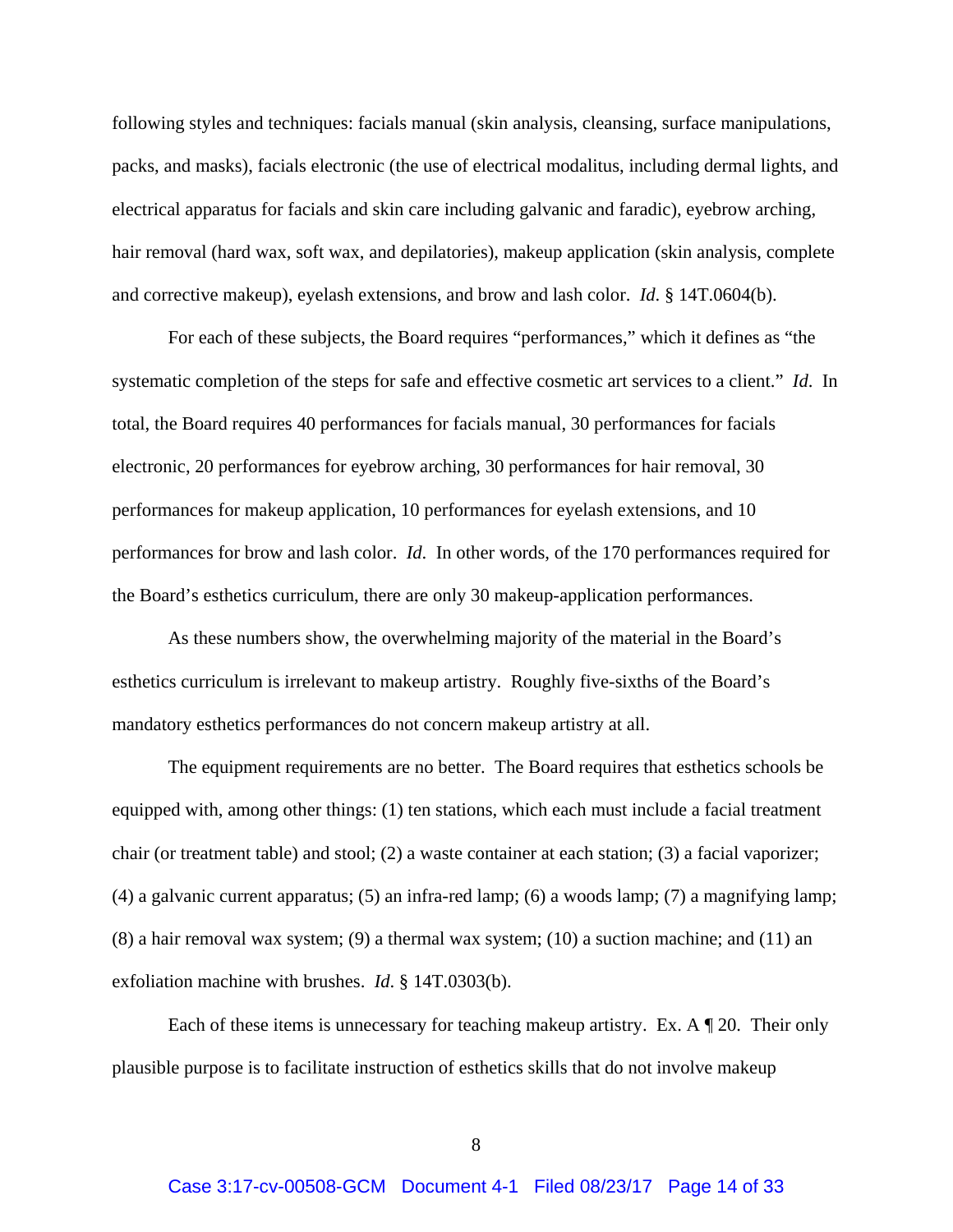application, such as giving facials, removing hair, or performing skin care. *Id*. Moreover, purchasing all of this equipment would cost more than \$10,000. *Id*.

## **III. BUT FOR NORTH CAROLINA'S REGULATORY SCHEME, PLAINTIFFS WOULD HAVE TALKED ABOUT MAKEUP AND WOULD BE DOING SO IN THE FUTURE.**

As a result of her meeting with Ms. Wilder and correspondence with Ms. Wortman and Ms. Elliott—along with her review of North Carolina's Cosmetic Art Act and the Board's regulations—Plaintiff Bukvic-Bhayani has not opened a makeup school. Ex. A ¶ 17. The Board's curriculum and equipment requirements are unacceptable to her. Plaintiff Bukvic-Bhayani is unwilling to spend hundreds of hours teaching non-makeup subjects, just so that she can spend some time talking about what she actually wants to talk about—makeup artistry. For the same reason, she refuses to purchase more than \$10,000 in equipment for the Dahlia Institute that is unrelated to teaching makeup artistry.

Consequently, she is not seeking to obtain a cosmetic-art-school license for the Dahlia Institute. *Id*. at ¶ 18. And, this makes sense, as she wants to operate a makeup school, not a full cosmetic art school. But, without a cosmetic-art-school license, she is not permitted to open her makeup school, the Dahlia Institute, and teach willing listeners like Plaintiff Goodall at all. Indeed, a violation of the North Carolina Cosmetic Art Act constitutes a Class 3 criminal misdemeanor. N.C. Gen. Stat. § 88B-22(f). Also, the Board could fine Plaintiffs Bukvic-Bhayani and the Dahlia Institute hundreds of dollars per violation for violating the pertinent regulations. 21 N.C. Admin. Code §§ 14P.0106(c), 14P.0107(c), 14P.0111(a), 14P.0113(m).

If Plaintiff Bukvic-Bhayani and the Dahlia Institute of Makeup Artistry LLC were not subject to the North Carolina Cosmetic Art Act and the Board's regulations, she would have already opened a makeup school and would be teaching lessons there right now. Ex. A ¶¶ 17,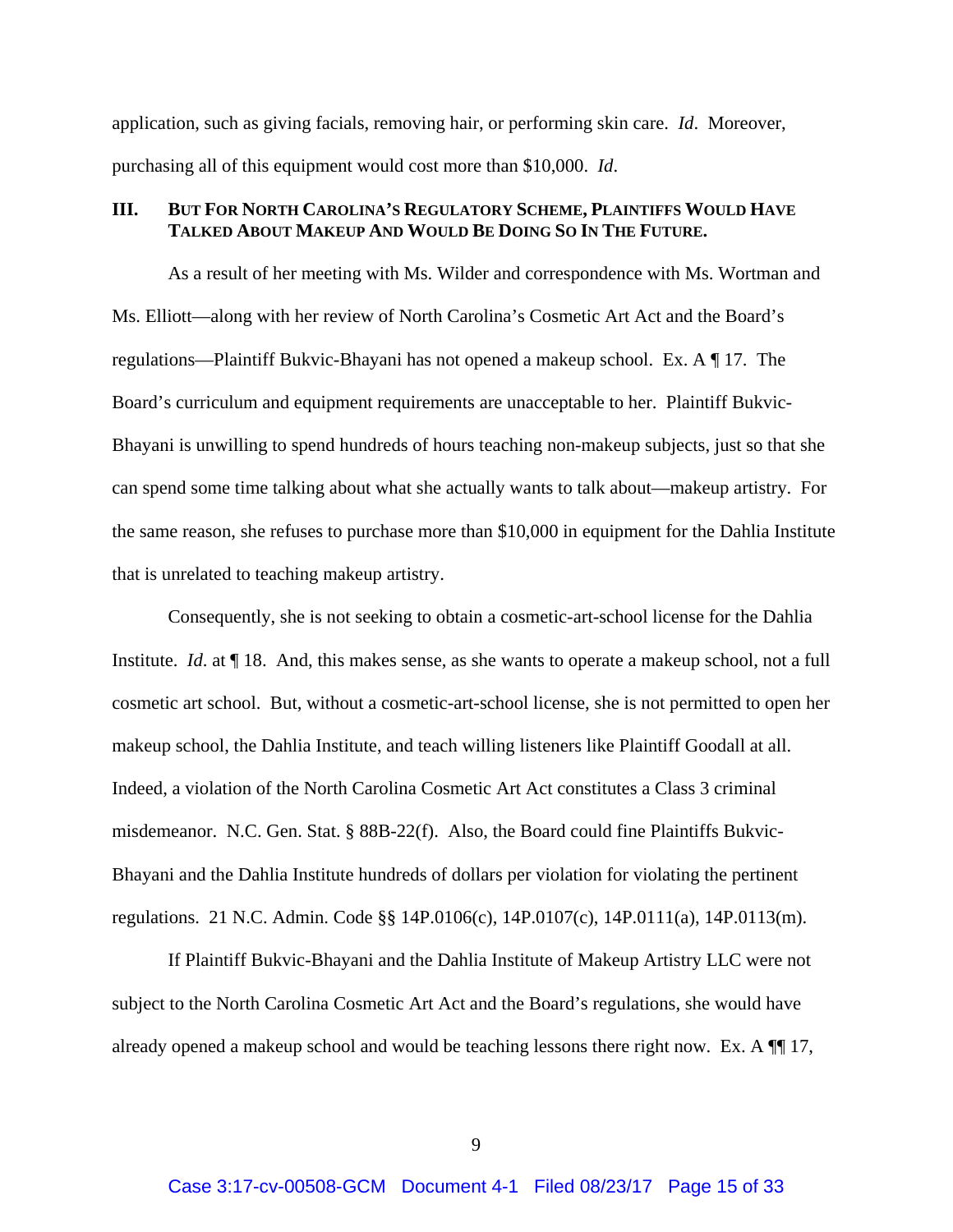20. Immediately after Plaintiff Bukvic-Bhayani announced her plans to open a makeup school, six students expressed interest in enrolling. *Id*. at ¶ 12.

For example, Plaintiff Goodall would enroll at the Dahlia Institute to hear Plaintiff Bukvic-Bhayani's makeup lessons if the Board permitted them. Ex. B ¶ 7. Plaintiff Goodall has no interest in enrolling at any existing esthetics school because she does not want to pay for hundreds of hours of classes unrelated to makeup artistry. *Id*. at ¶ 6.

But, because of North Carolina's requirements, Plaintiff Bukvic-Bhayani cannot teach Plaintiff Goodall, and others like her, at the Dahlia Institute, even though Plaintiff Bukvic-Bhayani is ready to speak. In order to teach at the Dahlia Institute, Plaintiff Bukvic-Bhayani has already developed lesson plans, prepared written handouts, and purchased the necessary materials for makeup classes, including a variety of makeup products and brushes. Ex. A ¶ 21. She also identified space she could rent for a makeup school. *Id*. If Defendants were enjoined from enforcing the challenged requirements, Plaintiff Bukvic-Bhayani would, during the pendency of this litigation, teach makeup lessons at the Dahlia Institute, and Plaintiff Goodall would attend the school. *Id*. at ¶ 23; Ex. B ¶ 7. Indeed, but for the requirements challenged in this lawsuit, the Dahlia Institute would already be open. Ex. A ¶ 21.

#### **ARGUMENT**

 Under the First Amendment, people are allowed to talk about makeup artistry (like almost anything else) without first getting the government's permission to do so. Yet, North Carolina will not let Plaintiffs communicate about makeup artistry before getting Defendants' permission. This permission is conditioned on Plaintiffs' agreement to follow a 600-hour esthetics curriculum and install more than \$10,000 in esthetics equipment, both of which are largely unrelated to makeup artistry.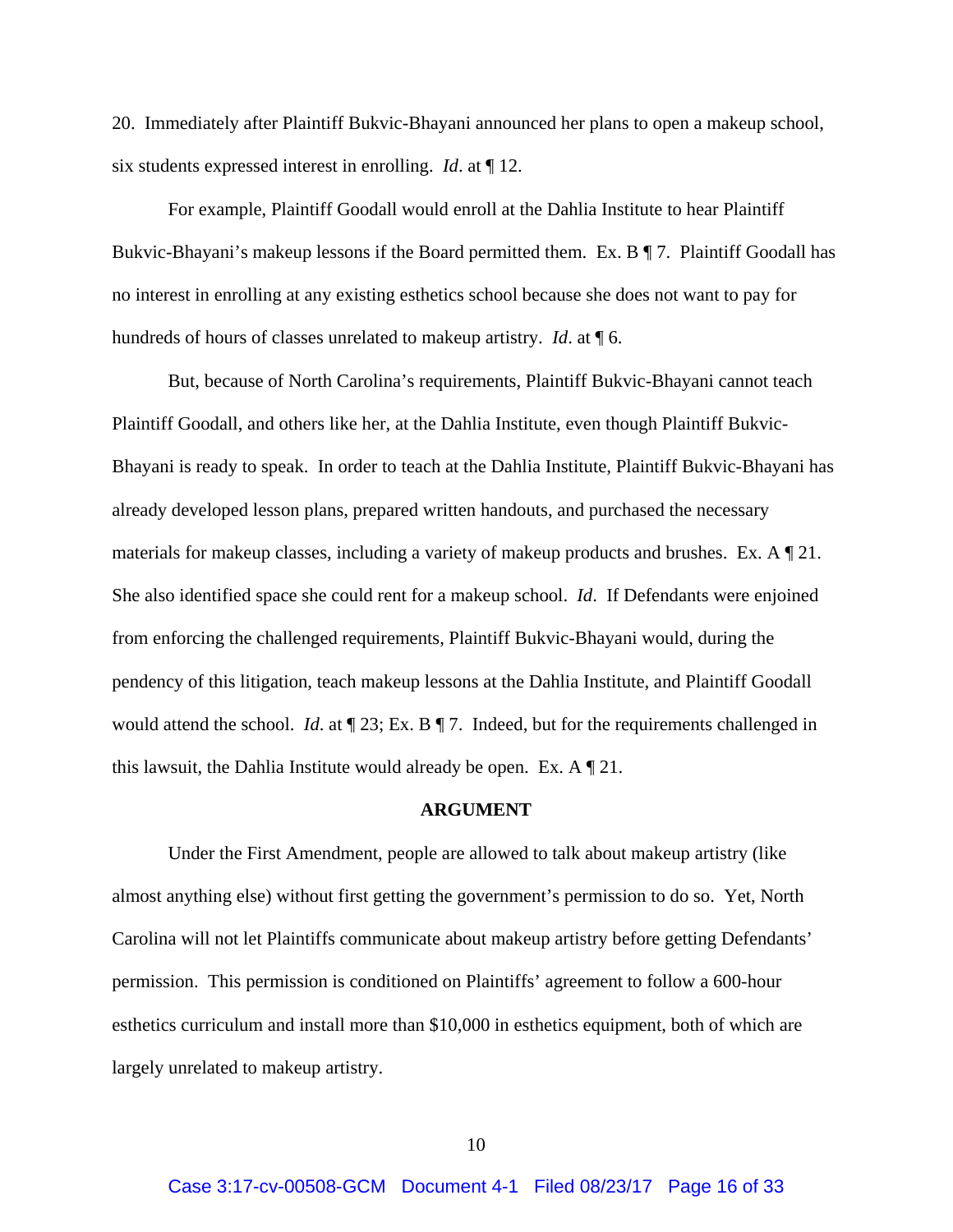North Carolina's requirements for prospective makeup schools cannot be squared with the First Amendment. They regulate teaching, which is a form of fully-protected speech. Moreover, they are based on the subject matter of Plaintiffs' speech, cannot be justified without reference to that speech, and force unwilling speakers to teach subjects they do not want to teach. Thus, the requirements are content-based and subject to strict scrutiny. And they cannot satisfy strict (or even lesser) scrutiny—they fail to advance any government interest, let alone a compelling or substantial one, and burden far more speech than necessary. As such, North Carolina's licensing requirements on makeup schools are unconstitutional.

As the following will show, Plaintiffs satisfy the four requirements of a preliminary injunction: (1) likelihood of success on the merits; (2) irreparable harm; (3) balance of equities; and (4) benefit to the public. *WV Ass'n of Club Owners & Fraternal Servs. v. Musgrave*, 553 F.3d 292, 298 (4th Cir. 2009). Moreover, because there is no risk of any harm at all to Defendants, Plaintiffs respectfully request that the bond requirement of Rule 65(c) be either waived or set in a nominal amount of one dollar.

## **I. PLAINTIFFS ARE LIKELY TO SUCCEED ON THE MERITS OF THEIR FIRST AMENDMENT CLAIM.**

North Carolina's makeup-school-licensing scheme triggers First Amendment scrutiny because it regulates teaching, which constitutes speech. Because the scheme cannot withstand First Amendment scrutiny, it is unconstitutional.

## **A. Because Teaching is Speech, North Carolina's Licensing Requirements for Makeup Schools Trigger First Amendment Scrutiny.**

Teaching is speech, so restrictions on teaching—including North Carolina's restrictions on makeup schools—trigger First Amendment scrutiny. Both the Supreme Court and the Fourth Circuit have explained this point, and their precedents will be addressed in turn.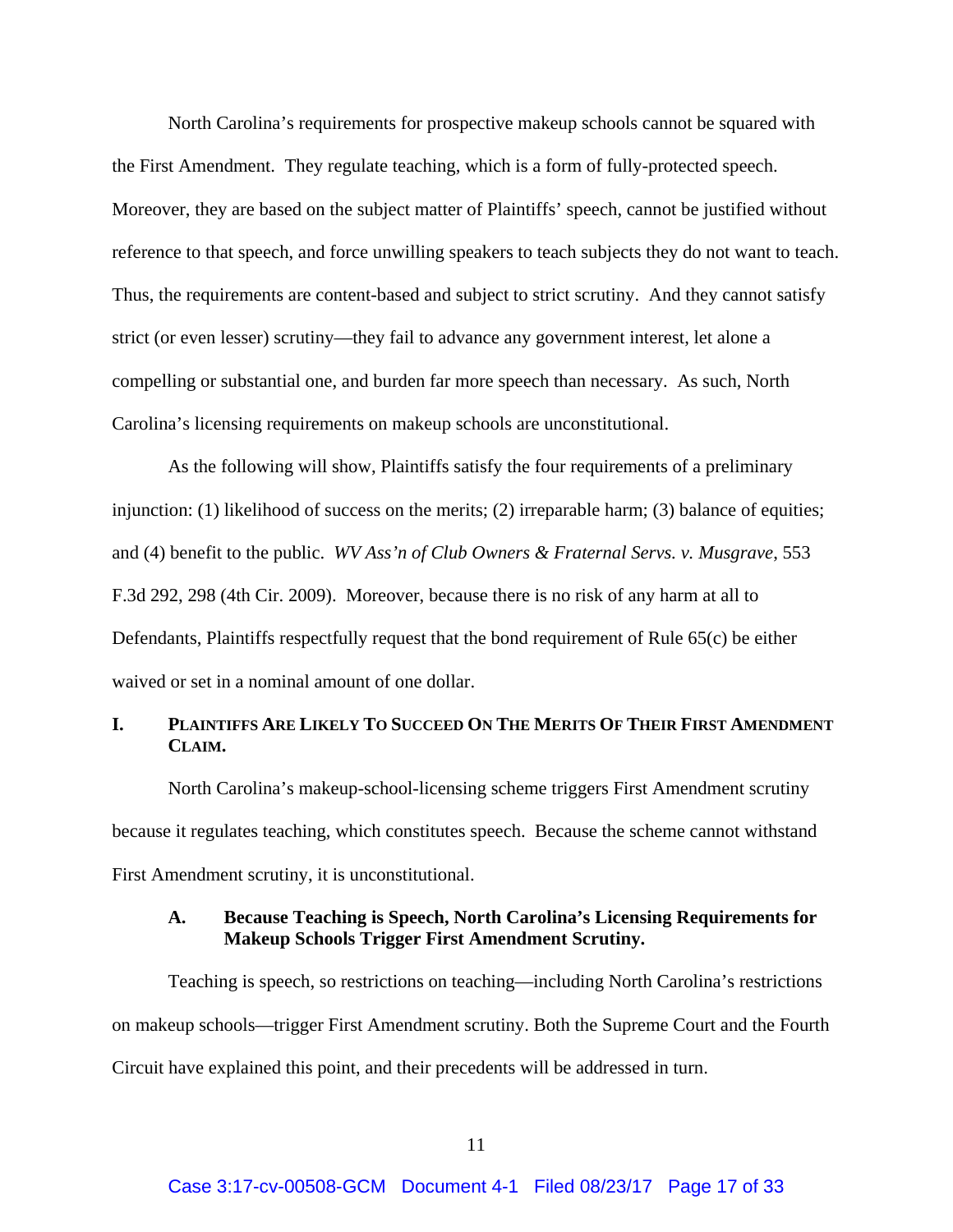In *Holder v. Humanitarian Law Project*, the Supreme Court held that teaching is speech. 561 U.S. 1, 28 (2010).<sup>5</sup> Though the case arose in a different factual context than the case at hand, its core holding is instructive. Specifically, the Court held that prohibitions on providing "training" to designated "foreign terrorist organizations"—such as the Kurdistan Workers' Party ("PKK") and Liberation Tigers of Tamil Eelam ("LTTE")—triggered First Amendment scrutiny. *Id*. at 8-9, 27. The law at issue in *Holder* defined "training" as "instruction or teaching designed to impart a specific skill, as opposed to general knowledge." *Id*. at 12-13. Because plaintiffs' conduct triggering coverage under this law—teaching—consisted of "communicating a message," the Supreme Court held that the law regulated "speech" and not "noncommunicative conduct." *Id*. at 28.6

 The Fourth Circuit's precedents repeatedly confirm this point. For instance, in *Edwards v. City of Goldsboro*, the Fourth Circuit held that teaching a gun-safety course is speech. 178 F.3d 231, 245-49 (4th Cir. 1999). In *Edwards*, a police officer alleged that a police-department policy barring him from teaching a private gun-safety class in his free time violated his right to free speech. *Id*. at 237-39. This Circuit agreed, noting that his class—which consisted of "verbal as well as some written instructions accompanied by physical demonstrations"—constituted speech. *Id*. at 247.

Similarly, in *Goulart v. Meadows*, where parents challenged a restriction on their ability to use a community center for homeschooling purposes, this Circuit applied First Amendment scrutiny. 345 F.3d 239, 247-48 (4th Cir. 2003). This Circuit held that the parents' proposed

<sup>5</sup> *See also Keyishian v. Bd. of Regents of Univ. of State of N.Y.*, 385 U.S. 589, 603 (1967) (declaring that academic freedom is "a special concern of the First Amendment"); *Barenblatt v. United States*, 360 U.S. 109, 112 (1959) ("[A]cademic teaching-freedom . . . [is within a] constitutionally protected domain."); *Sweezy v. New Hampshire*, 354 U.S. 234, 249-50 (1957) (plurality opinion) (holding that a "right to lecture" is a constitutionally-protected freedom).

<sup>&</sup>lt;sup>6</sup> In *Holder*, the Supreme Court ultimately upheld the challenged prohibition on training designated foreign terrorist organizations, but applied strict scrutiny in reaching this judgment. 561 U.S. at 27-39.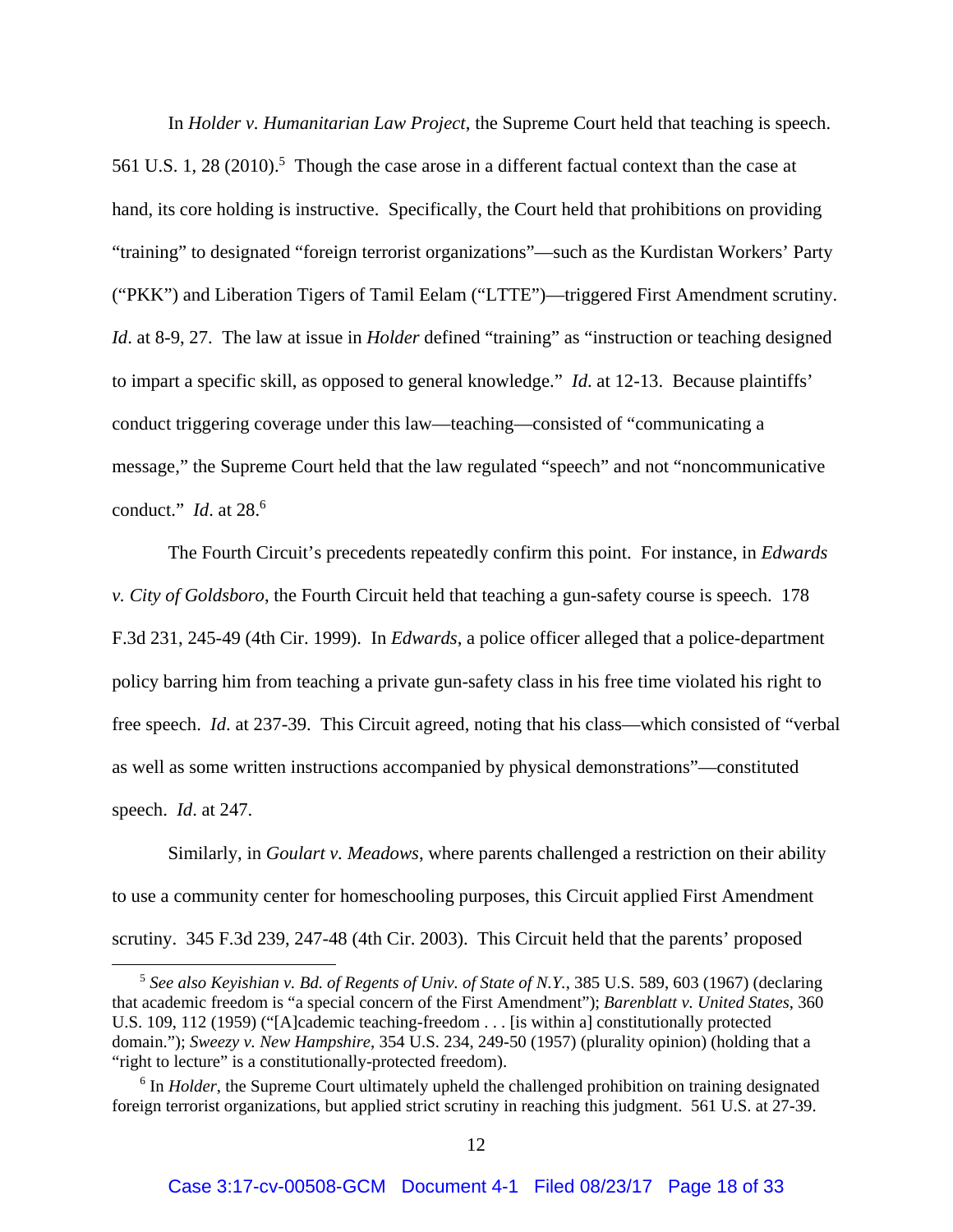uses—teaching a geography class and a fiber-arts class—involved the "transmission of knowledge or ideas by way of the spoken or written word" and was, consequently, speech.<sup>7</sup> Id. at 247.

 Plaintiffs' makeup instruction is, like other types of teaching, a form of speech. To teach her makeup courses at the Dahlia Institute, Plaintiff Bukvic-Bhayani must communicate messages explaining and demonstrating her craft to students. Ex. A ¶¶ 8-9. Moreover, her speech is analogous to the teaching at issue in *Holder*, *Goulart*, and *Edwards*. Like the plaintiffs in *Holder*, she seeks to impart specific skills—the purpose of her classes is to teach students how to, among other things, highlight and contour faces, enhance complexion, use corrective makeup, and conceal flaws. *Id*. at ¶ 7. Like the plaintiffs in *Goulart*, she aims to transmit knowledge by way of spoken and written word. *Id*. at ¶ 8. And, like the plaintiff in *Edwards*, she uses verbal instructions and physical demonstrations in order to communicate messages.<sup>8</sup> *Id*. at ¶¶ 8-9.

 Further, as in all of these cases, Plaintiffs' speech is the "conduct" triggering coverage under North Carolina's Cosmetic Art Act (and attendant regulations). Plaintiff Bukvic-Bhayani is already legally licensed to practice esthetics. *Id*. at ¶ 4. Hence, she has North Carolina's permission to put makeup on people's faces in exchange for compensation. N.C. Gen. Stat. § 88B-2(5), (10), (11a); *id*. § 88B-22(a). What North Carolina prohibits is her opening a business with the purpose of *talking* to students like Plaintiff Goodall about putting makeup on

<sup>7</sup> Based on the specific facts in *Goulart*, the challenged restrictions in that case survived First Amendment scrutiny, but that does not change the fact that First Amendment scrutiny was applied. 345 F.3d at 246-60.

<sup>&</sup>lt;sup>8</sup> Just as a gun safety instructor's non-verbal physical demonstrations constitutes speech, so too with Plaintiff Bukvic-Bhayani practical demonstrations. The goal of this practical instruction would be to communicate messages on how to better apply makeup. Ex. A ¶ 9. It should also be noted that this Circuit has held that the use of makeup itself can be protected artistic expression. *Berger v. Battaglia*, 779 F.2d 992, 994, 997 (4th Cir. 1985).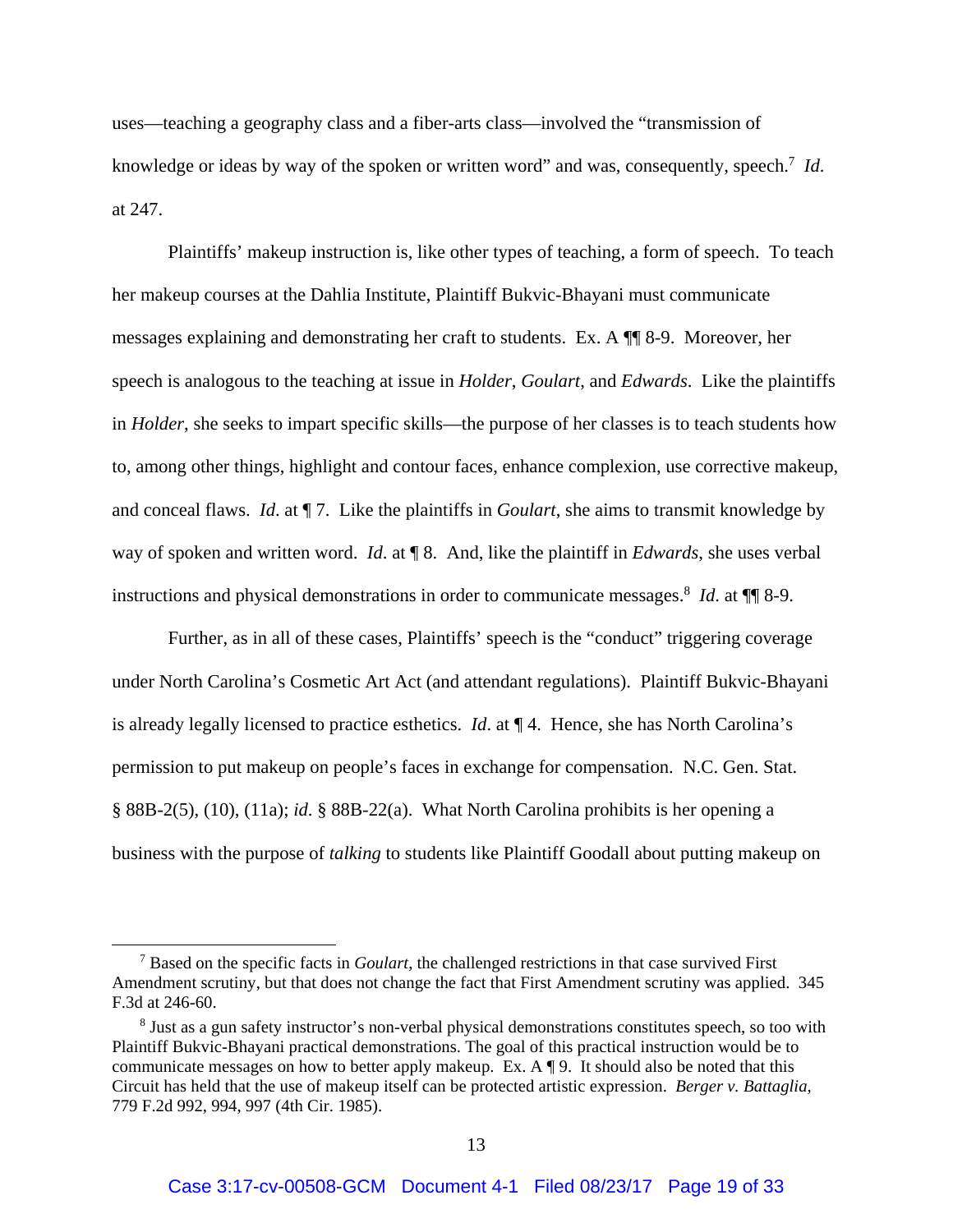faces. Accordingly, North Carolina's makeup-school-licensing regime regulates speech and is, thus, subject to First Amendment scrutiny.

## **B. North Carolina's Licensing Requirements for Makeup Schools Fail First Amendment Scrutiny.**

 As set forth below, North Carolina's makeup-school-licensing regime cannot withstand First Amendment scrutiny. First, strict scrutiny applies to the scheme. Second, Defendants cannot overcome strict scrutiny. Third, even if strict scrutiny did not apply, Defendants would still be unable to meet their burden.

## **1.** *North Carolina's Licensing Requirements for Makeup Schools Are Subject to Strict Scrutiny.*

Strict scrutiny is the default setting for free speech cases, and, as forth below, it applies here. Makeup instruction does not fall within any recognized exceptions to regular First Amendment doctrine. And, as the United States Supreme Court observed in *United States v. Stevens*, courts must exercise extreme caution when recognizing any new exceptions that call for diminished scrutiny. 559 U.S. 460, 470 (2010) ("The First Amendment's guarantee of free speech does not extend only to categories of speech that survive an ad hoc balancing of relative costs and benefits.").

Even if Defendants were somehow able to provide a reason why Plaintiffs' type of speech should not receive strict scrutiny, strict scrutiny would still apply regardless because the challenged restrictions are content-based. *See Reed v. Town of Gilbert,* 135 S. Ct. 2218, 2231 (2015) ("[C]ontent-based restrictions on speech . . . can stand only if they survive strict scrutiny."). As relevant here, speech restrictions can be content-based in three different ways. First, a law is deemed content-based if it, on its face, "applies to particular speech because of the topic discussed." *Id*. at 2227. In fact, a "speech regulation targeted at specific subject matter is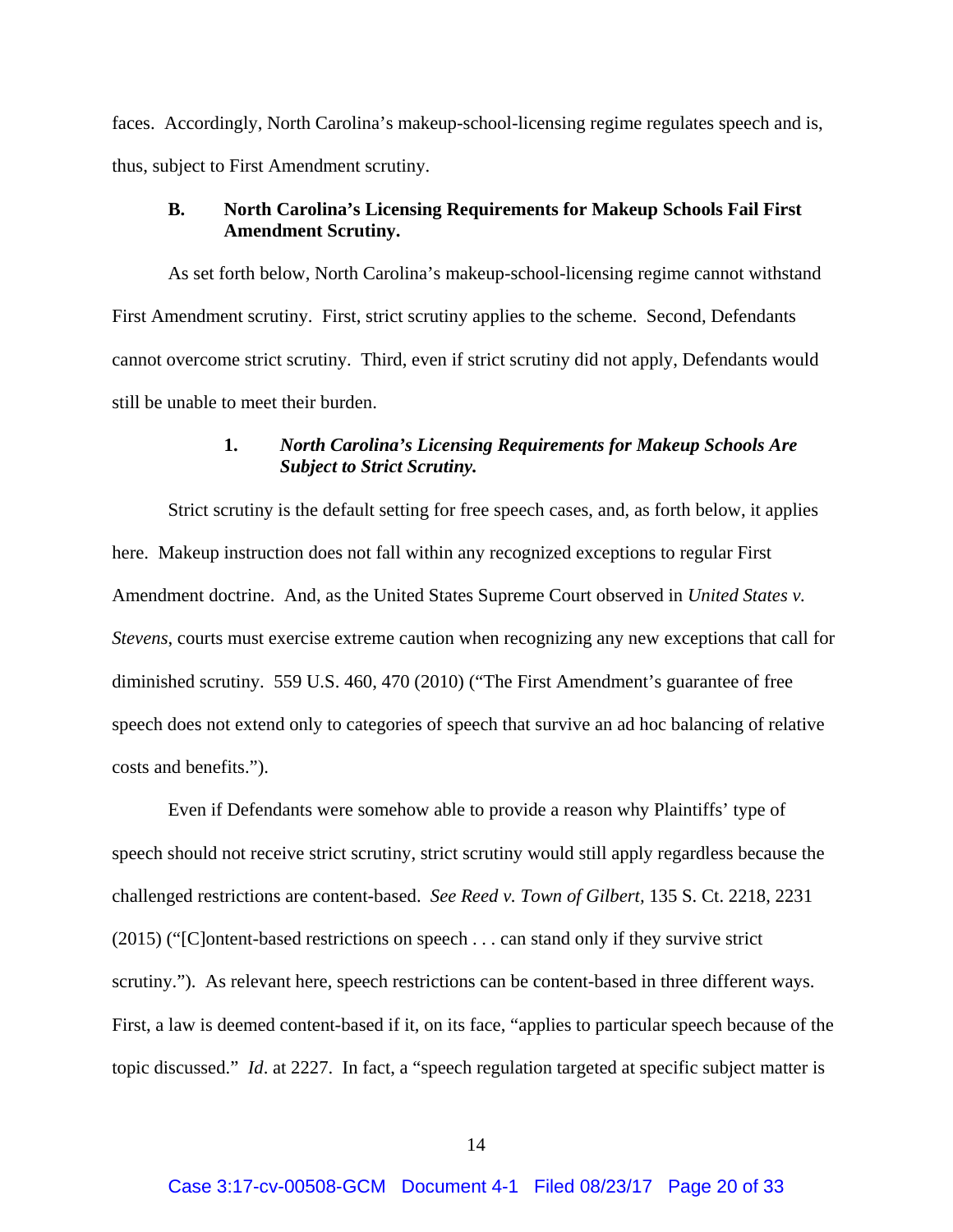content-based even if it does not discriminate among viewpoints within that subject matter." *Id*. at 2230. Second, even if a law appears content-neutral on its face, the law is still content-based if it cannot be justified without reference to the content of speech it regulates. *Id*. at 2227. Finally, laws compelling speakers to change the content of what they say are content-based. *Stuart v. Camnitz*, 774 F.3d 238, 246 (4th Cir. 2014). For the following reasons, North Carolina's makeup-school-licensing requirements trigger strict scrutiny under any of these three standards*.* 

First, the challenged requirements—like those at issue in *Reed*—discriminate based on the topic discussed, rendering them content-based on their face. In *Reed*, the Supreme Court held that a sign code that subjected "temporary directional signs," "political signs," and "ideological signs" to different restrictions was content-based on its face because it discriminated between different topics:

If a sign informs its reader of the time and place a book club will discuss John Locke's Two Treatises of Government, that sign will be treated differently from a sign expressing the view that one should vote for one of Locke's followers in an upcoming election, and both signs will be treated differently from a sign expressing an ideological view rooted in Locke's theory of government. More to the point, the Church's signs inviting people to attend its worship services are treated differently from signs conveying other types of ideas. On its face, the Sign Code is a content-based regulation of speech.

135 S. Ct. at 2227. When enforcing restrictions like these, officials "examine the content of the message that is conveyed" in order to determine its legality. *Ark. Writers' Project, Inc. v. Ragland*, 481 U.S. 221, 228 (1987); *see also Reed*, 135 S. Ct. at 2231 (noting that, because the challenged sign code required officials to determine whether a sign was "political" or "ideological," it was "obvious[ly]" content-based).

Just like the requirements at issue in *Reed*, the school-licensing requirement in North

Carolina's Cosmetic Art Act discriminates based on topics discussed.It applies only to schools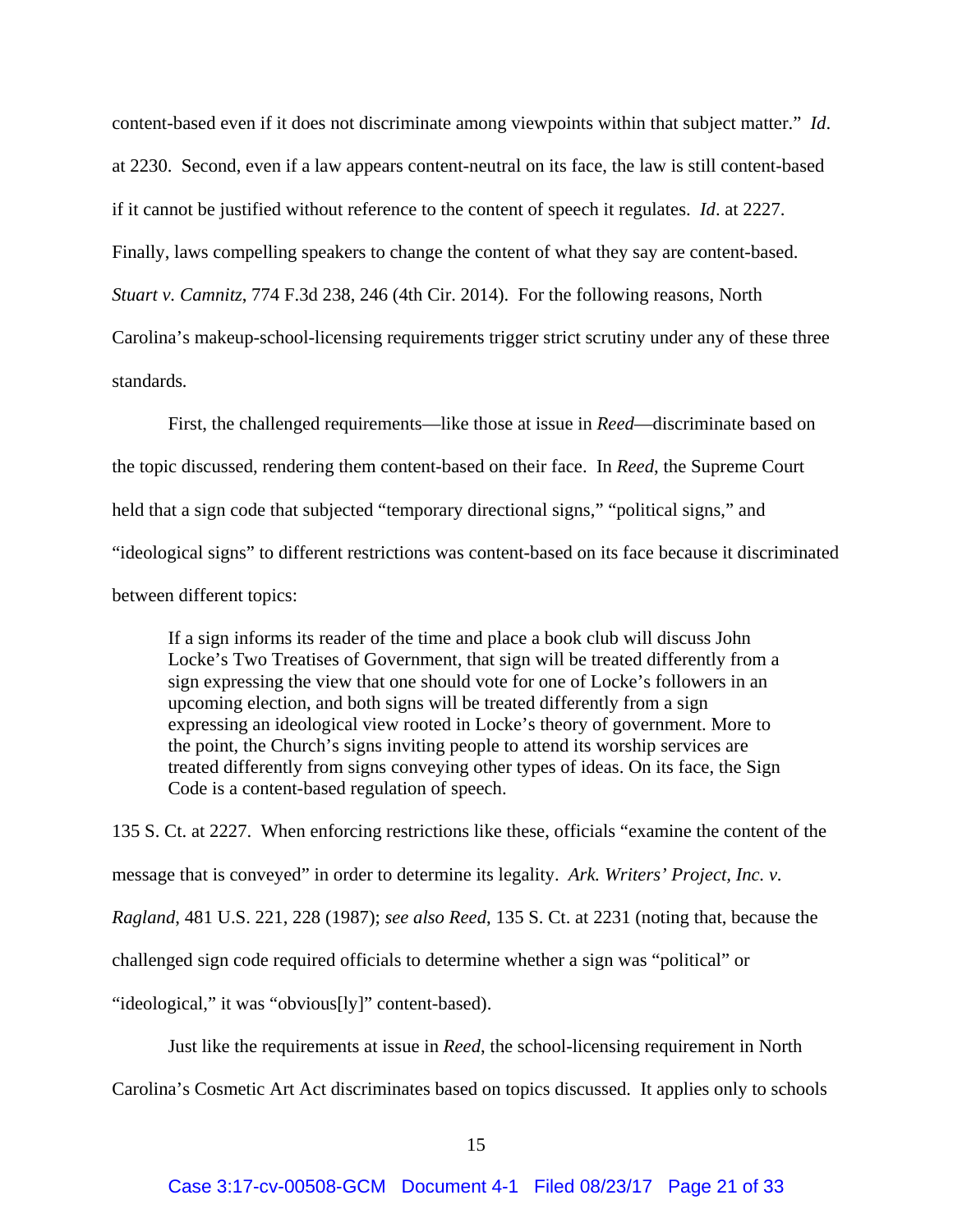teaching "cosmetic art," including "esthetics," which encompasses makeup artistry. N.C. Gen. Stat. § 88B-16(b); *id*. § 88B-2(5), (11a). By licensing schools that speak on some topics—but not others—North Carolina has singled out certain types of speech for special burdens. *See, e.g.*, *Cahaly v. LaRosa*, 796 F.3d 399, 405 (4th Cir. 2015) (applying *Reed* to find anti-robocall statute content-based because it "applie[d] to calls with a consumer or political message" but not those "made for any other purpose"). Here, if someone is subject to Defendants' requirements, it is due to the content of his or her speech.

Also, like in *Reed*, in the case at hand, government officials must evaluate the content of speech to determine whether it is legal. If a school taught basket weaving or modern dance, that would be legal without the Board's permission. But, under North Carolina's Cosmetic Art Act, a school may not teach makeup artistry, or any other aspect of "cosmetic art," without a Board license. To determine whether unlicensed instruction is legal, Defendants must scrutinize teachers' speech for "cosmetic art" content.

Second, Defendants cannot justify the challenged restrictions without reference to the speech they regulate. Defendants' purpose for licensing makeup-school speech is to ensure that the content of teachers' speech meets Defendants' standards. This is evident by how Defendants examine the content of schools' speech before issuing them licenses to speak. Before obtaining a license to speak, prospective schools must submit an application to Defendants and promise to adhere to their mandatory curriculum. 21 N.C. Admin. Code §§ 14T.0102(a), (b)(3); *id*. § 14T.0601(a). In fact, Defendants monitor schools' speech even after granting them licenses in order to make sure that they are speaking Defendants' preferred way and adhering to their mandatory curriculum. *Id*. §§ 14T.0601(a), 14T.0803(b).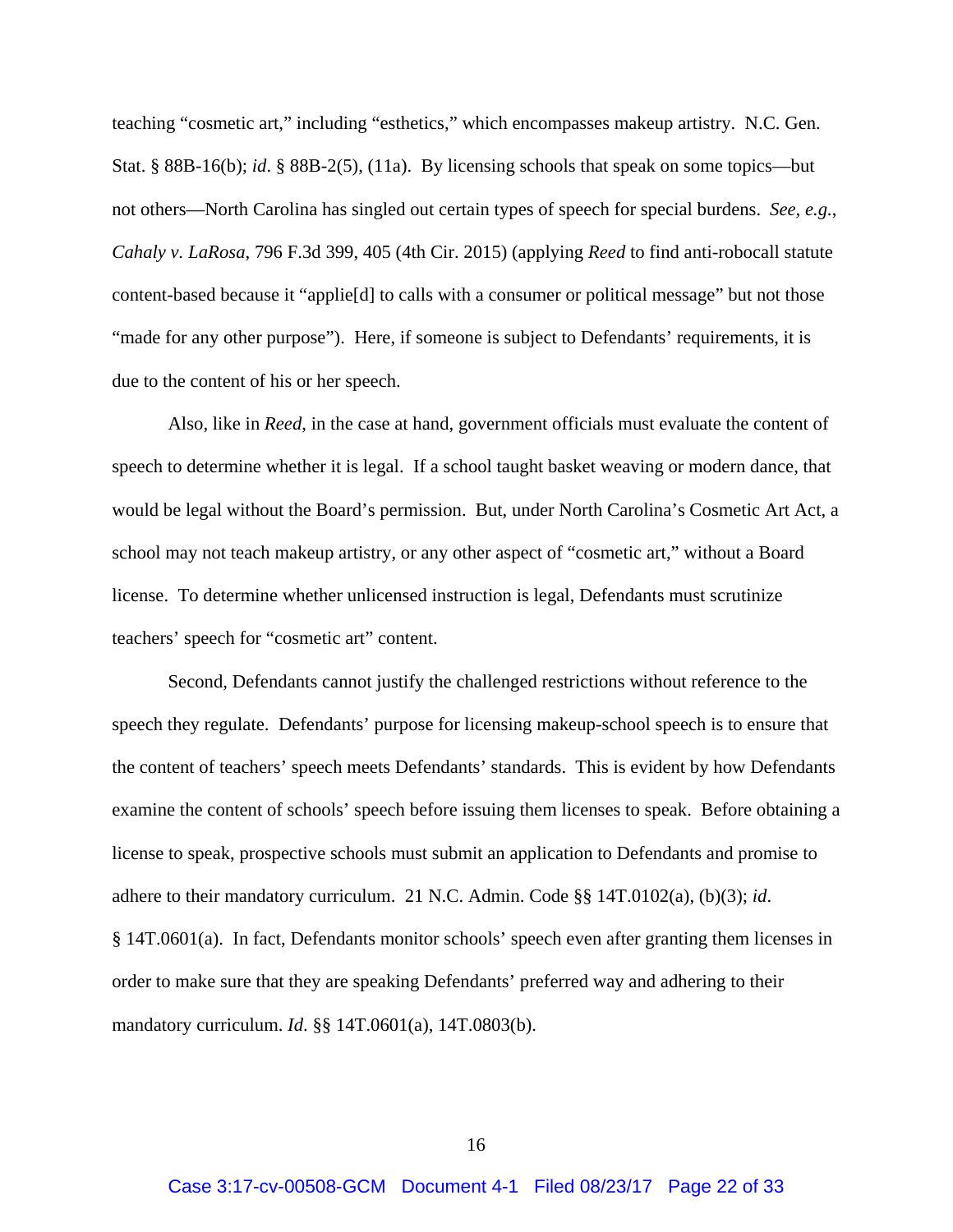Third, Defendants compel speech through a mandatory curriculum. As the Fourth Circuit observed in *Stuart v. Camnitz*, compelled speech is necessarily content-based. 774 F.3d at 246 ("A regulation compelling speech is by its very nature content-based, because it requires the speaker to change the content of his speech or even to say something where he would otherwise be silent."); *see also Riley v. Nat'l Fed'n of the Blind of N.C., Inc.*, 487 U.S. 781, 795 (1988) ("Mandating speech that a speaker would not otherwise make *necessarily* alters the content of the speech." (emphasis added)). In *Camnitz*, the law at issue required physicians to display and describe a sonogram of a fetus during a vaginal ultrasound to women seeking abortions, even if the women averted their eyes and refused to listen. 774 F.3d at 242. The Fourth Circuit held that this law required "quintessential compelled speech" because "[i]t force[d] physicians to say things they otherwise would not say." *Id.* at  $246$ .

For the same reason, North Carolina's curriculum requirements for makeup schools are a form of content-based compelled speech. As a prerequisite to licensure, these schools must teach a 600-hour esthetics curriculum which overwhelmingly consists of topics unrelated to makeup artistry, and even purchase more than \$10,000 in ancillary equipment to deliver these messages. 21 N.C. Admin. Code §§ 14T.0303(b), 14T.0604(a). And they must teach this curriculum even to students uninterested in it. The result is that Defendants have forced Plaintiffs to make an unconstitutional, content-based choice: Plaintiffs must either alter their speech or not talk at all.

Accordingly, North Carolina's makeup-school-licensing regime is content-based in three distinct ways, any one of which is sufficient to trigger strict scrutiny.

<sup>9</sup> It should be noted that, because *Camnitz* was written before *Reed*, the Fourth Circuit proceeded to apply intermediate scrutiny. *Camnitz*, 774 F.3d at 245-56. However, in light of the Supreme Court's subsequent holding in *Reed*, the Fourth Circuit's holding in *Camnitz* that compelled speech is inherently content-based must be viewed as requiring strict scrutiny. *Reed*, 135 S. Ct. at 2228.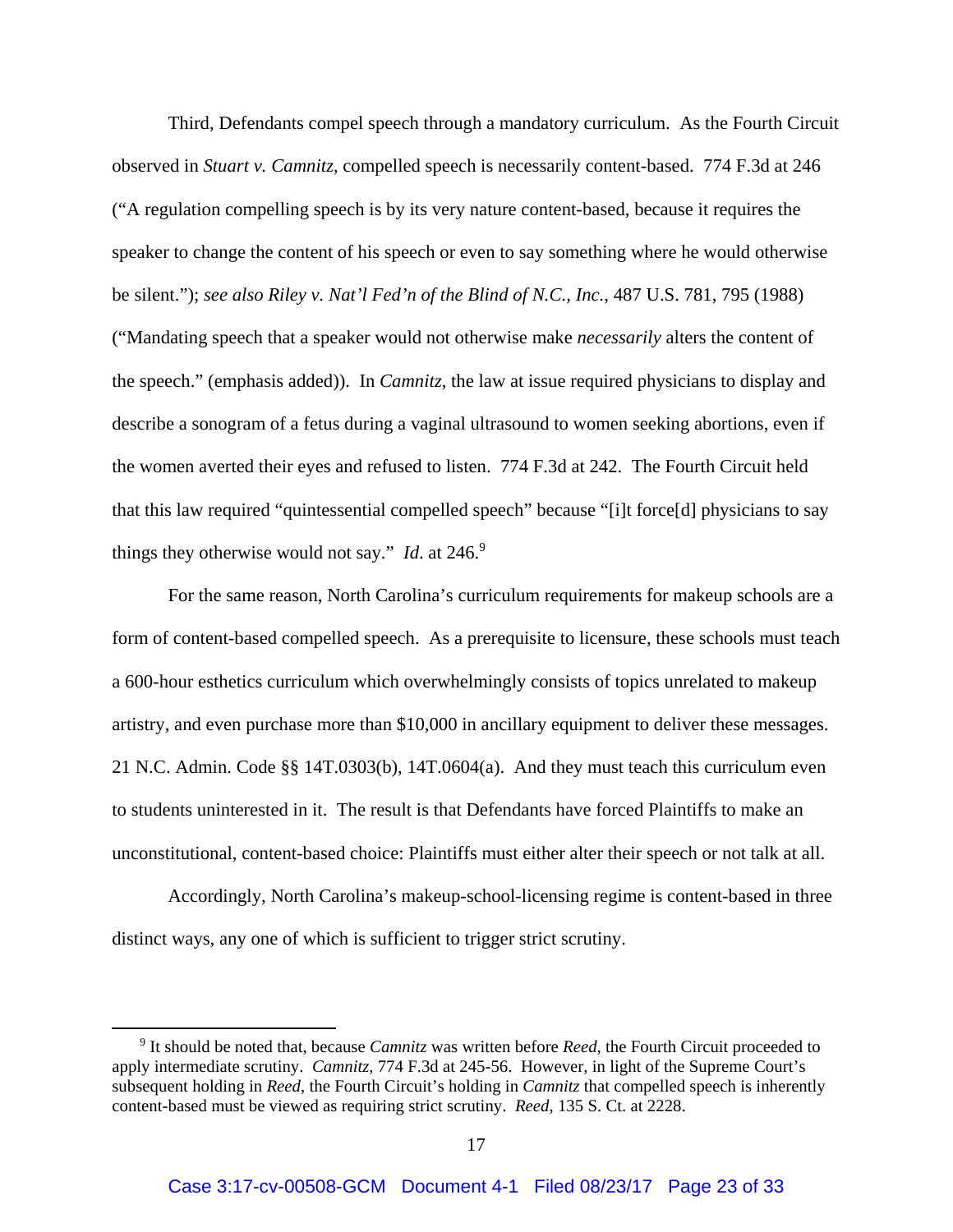#### **2.** *Defendants Cannot Satisfy Strict Scrutiny.*

 Having shown that North Carolina's restrictions on Plaintiffs' speech are subject to strict scrutiny, the only remaining question is whether those restrictions survive strict scrutiny. Strict scrutiny imposes an overwhelming presumption of unconstitutionality that the government may rebut only with concrete evidence demonstrating both a compelling interest and narrow tailoring. *United States v. Playboy Entm't Grp.*, 529 U.S. 803, 816-17 (2000). Speculation and conjecture are insufficient. *See Nixon v. Shrink Mo. Gov't PAC*, 528 U.S. 377, 392 (2000) ("We have never accepted mere conjecture as adequate to carry a First Amendment burden . . . ."); *United States v. Nat'l Treasury Emps. Union*, 513 U.S. 454, 475 (1995) ("[W]hen the Government defends a regulation on speech as a means to . . . prevent anticipated harms, it must do more than simply 'posit the existence of the disease sought to be cured.' . . . It must demonstrate that the recited harms are real, not merely conjectural, and that the regulation will in fact alleviate these harms in a direct and material way.") (internal citation omitted)). In light of the government's steep burden, "[i]t is rare that a regulation restricting speech because of its content will ever be permissible." *Playboy*, 529 U.S. at 818. As explained below, the Board cannot satisfy either of strict scrutiny's requirements.<sup>10</sup>

 None of the purported interests Defendants are likely to assert will be "compelling." In First Amendment cases, compelling government interests are interests of the highest order, such as preventing terrorism or preserving the integrity of the judicial system. *See, e.g.*, *Holder*, 561 U.S. at 28; *Williams-Yulee v. Fla. Bar*, 135 S. Ct. 1656, 1662 (2015). This is not such a case.

 In defending North Carolina's cosmetic-art-school license requirements, Defendants may assert interests in ensuring that students are prepared for the Board's esthetician license. But this

<sup>10 &</sup>quot;[T]he burdens at the preliminary injunction stage track the burdens at trial." *Gonzales v. O Centro Espirita Beneficente Uniao do Vegetal*, 546 U.S. 418, 429 (2006).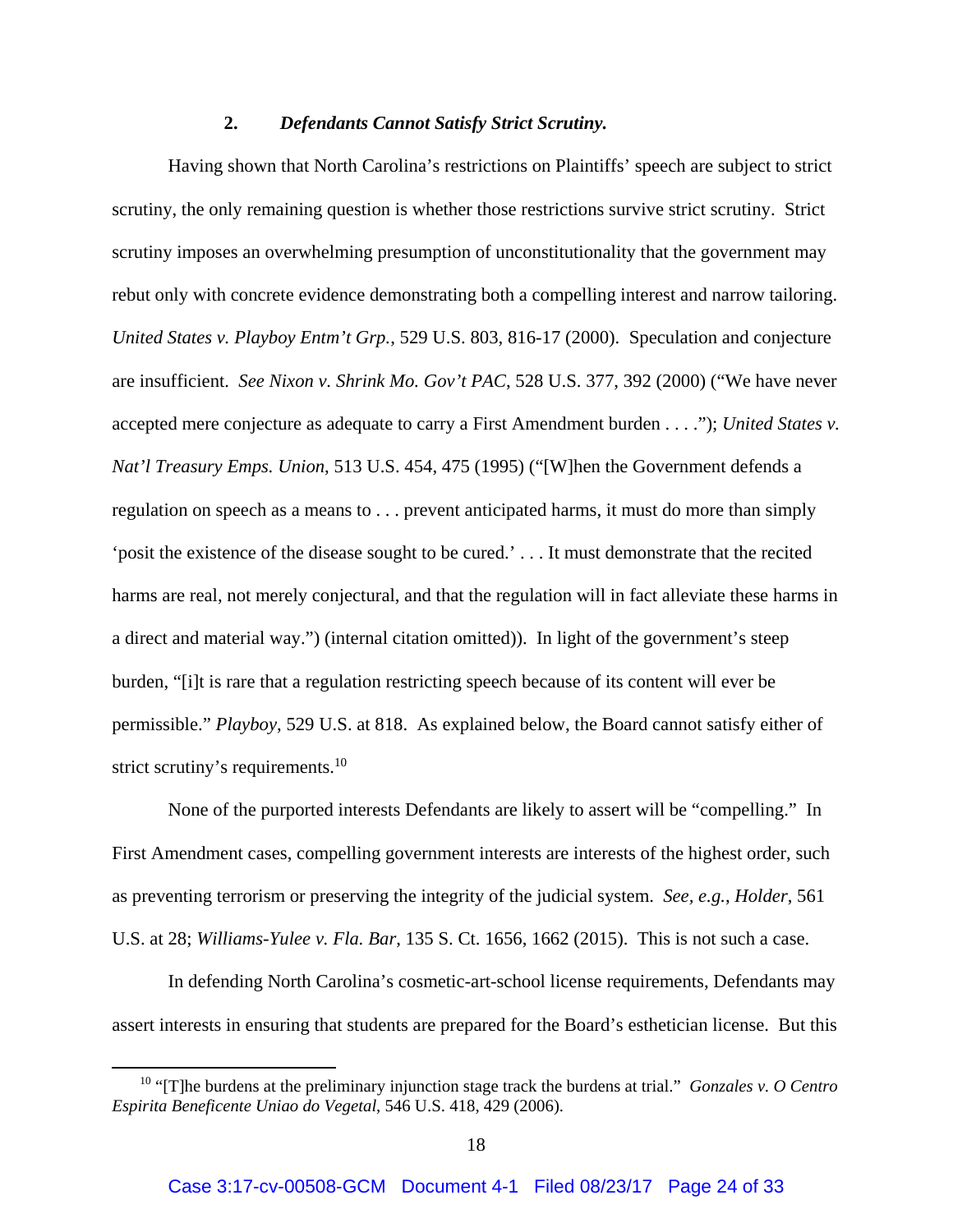rationale does not apply to Plaintiffs' speech—Plaintiffs Bukvic-Bhayani and the Dahlia Institute do not seek to qualify students for Board-issued licenses, and Plaintiff Goodall is uninterested in obtaining one.

 Alternatively, Defendants may try to justify the challenged restrictions by asserting interests in regulating the performance of makeup artistry. However, whatever threats North Carolina (perhaps unreasonably) believes to be caused by makeup artistry are already addressed through its esthetician-license requirement. Requiring the already-licensed Plaintiff Bukvic-Bhayani to acquire an additional license before opening her prospective school on the same subject fails to further any compelling government interests.

Indeed, Defendants' only remaining rationale for restricting Plaintiffs' speech is policing the quality of makeup speech, but this is not a legitimate government interest, let alone a "compelling" one. In the Supreme Court's extensive precedents discussing freedom of speech, it has never indicated that government may require a permit to speak in order to improve (by its own estimation) the quality of the speech in question. *See, e.g.*, *Watchtower Bible & Tract Soc'y of N.Y. v. Vill. of Stratton*, 536 U.S. 150, 164-69 (2002) (striking down law forbidding any doorto-door advocacy without first obtaining a permit); *Thomas v. Collins*, 323 U.S. 516, 539-40 (1945) (invalidating permit requirement for union recruitment speech); *see also Vill. of Schaumburg v. Citizens for a Better Env't*, 444 U.S. 620, 628-32 (1980) (summarizing cases).

As a general rule, the government cannot regulate speech for the purpose of improving the quality of that speech. *Davis v. Fed. Election Comm'n*, 554 U.S. 724, 743 n.8 (2008) ("[I]t would be dangerous for the Government to regulate core political speech for the asserted purpose of improving that speech."). After all, if Defendants could license makeup instruction as a means of improving its quality, then that same justification would allow the government to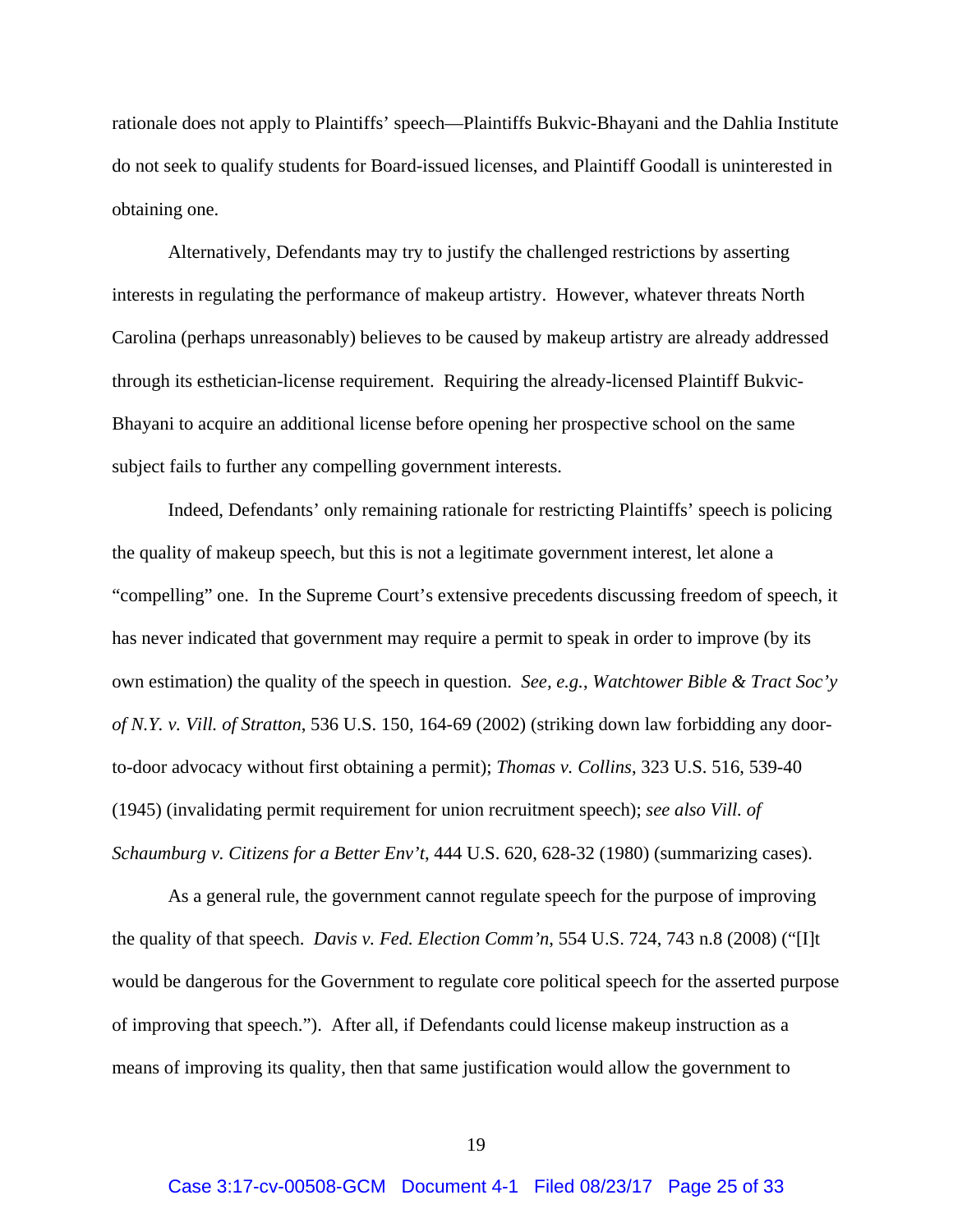impose licensing requirements on authors writing makeup books, journalists penning makeup articles, and documentarians filming makeup films. Such an approach would gut the First Amendment.

Even if one were to hypothetically assume that government had a sufficient interest in policing the quality of makeup speech, Defendants could not prove that North Carolina's requirements for prospective makeup schools are narrowly tailored to further that interest. These requirements bear little, if any, connection to makeup artistry. Roughly five-sixths of the practical instruction Defendants mandate in their 600-hour esthetics curriculum is unrelated to makeup artistry. 21 N.C. Admin. Code § 14T.0604(a) (only 30 of 170 mandatory performances concern makeup application); Ex. A  $\P$  19. And the thousands of dollars in equipment that Defendants mandate Plaintiffs purchase is entirely unrelated to makeup artistry. Ex. A ¶ 20; 21 N.C. Admin. Code § 14T.0303(b). Rather than improving the quality of Plaintiffs' speech—or advancing any other government interest—in a narrowly-tailored manner, Defendants have imposed burdens so unreasonable that they have driven Plaintiffs' speech from the marketplace and prevented listeners like Plaintiff Goodall from accessing harmless information. Ex. A  $\P$  17, 21; Ex. B  $\P$  8.

Accordingly, because Defendants cannot prove that the challenged restrictions are narrowly tailored to further a compelling government interest, they cannot satisfy their burden under strict scrutiny.

#### **3.** *Even if Strict Scrutiny Did Not Apply, Defendants Would Still Lose.*

Even if strict scrutiny did not apply, Plaintiffs would still prevail on their First Amendment claim. After all, even if the challenged regulations were content-neutral restrictions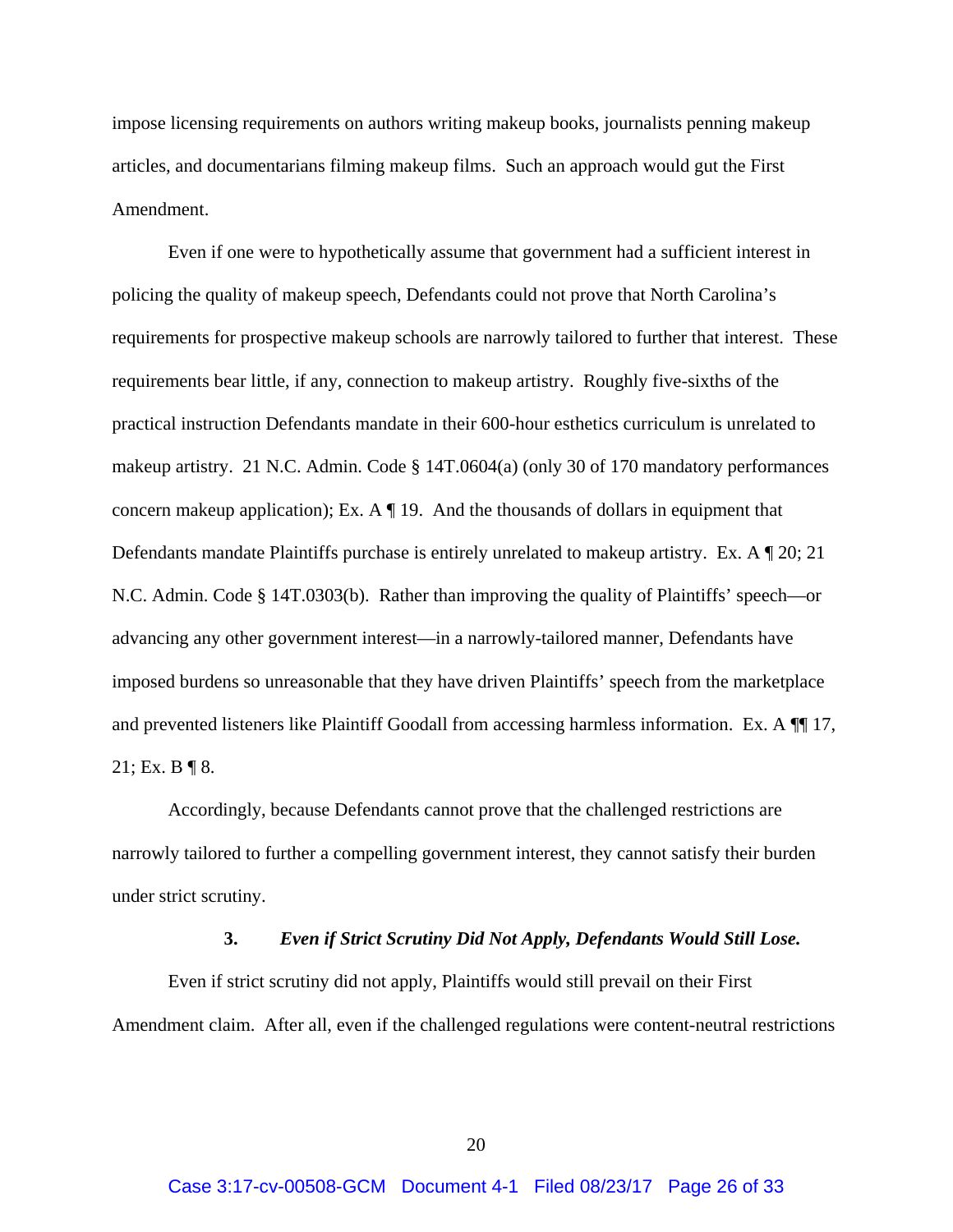on commercial speech—and they are not<sup>11</sup>—the restrictions would still be subject to intermediate scrutiny. *See Ibanez v. Fla. Dep't of Bus. & Prof'l Reg.*, 512 U.S. 136, 142-43 (1994). Under this standard, unless the government could prove that the subject being discussed is unlawful or the speech is inherently misleading—and Defendants cannot here—it must prove that: (1) its interest is substantial; (2) the restriction at issue directly and materially advances that interest; and (3) the restriction is not more extensive than necessary to serve that interest. *See id*. at 143 (citing *Cent. Hudson Gas & Elec. Corp. v. Public Serv. Comm'n of N.Y.*, 447 U.S. 557, 566 (1980)); *Educ. Media Co. at Va. Tech, Inc. v. Insley*, 731 F.3d 291, 298 (4th Cir. 2013). Defendants would still bear the entire burden of showing that the challenged restrictions are constitutional. *See Edenfield v. Fane*, 507 U.S. 761, 770 (1993); *see also Ibanez*, 512 U.S. at 143 (explaining that government is required to prove that "the harms it recites are real and that its restriction will in fact alleviate them to a material degree"). Defendants cannot satisfy this burden.

 Defendants fail prong one because, as discussed *supra*, their only plausible rationale for burdening Plaintiffs' speech—policing the quality of makeup speech—is not a legitimate government interest, let alone a "substantial" one. A license to speak—whether about makeup or anything else—is flatly inconsistent with the First Amendment. *See, e.g.*, *Edwards v. District of* 

<sup>&</sup>lt;sup>11</sup> As discussed *supra*, the challenged requirements are content-based. Moreover, Plaintiffs' speech is non-commercial. Commercial speech is usually defined as speech that "does no more than propose a commercial transaction." *United States v. United Foods, Inc.*, 533 U.S. 405, 409 (2001). Plaintiffs' speech that is restricted by Defendants—instruction regarding different styles of makeup, different types of makeup, different makeup-application techniques, and advanced color theory—is not advertising. Whereas advertising merely proposes a commercial transaction, Plaintiffs' makeup instruction would—if legal—occur *after* transactions between students and the Dahlia Institute have been agreed upon.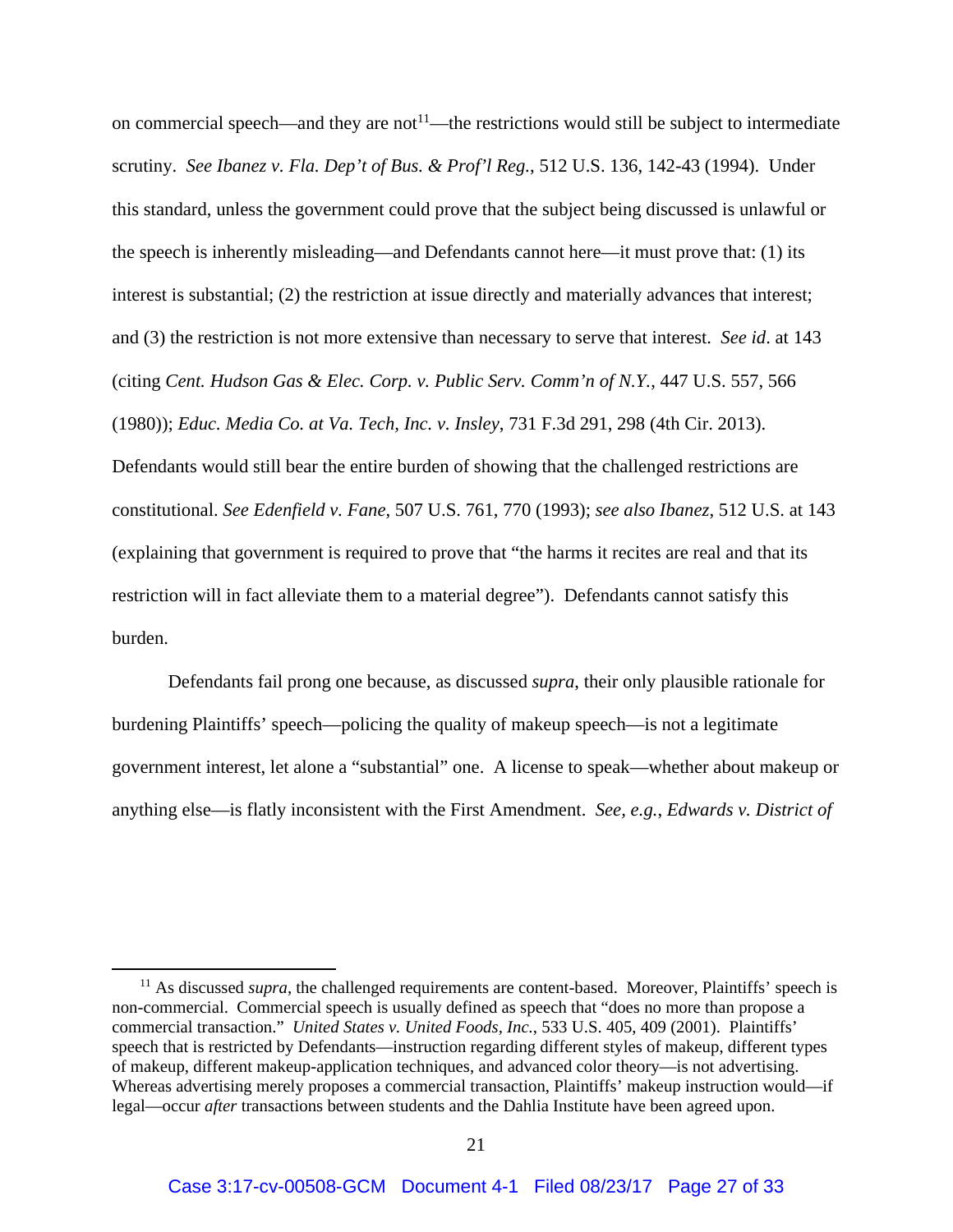*Columbia*, 755 F.3d 996, 1002 (D.C. Cir. 2014) (holding that licensing requirement for tour guides violated the First Amendment).<sup>12</sup>

 Defendants also fail prong two. Even if one were to hypothetically assume that government had a sufficient interest in policing the quality of makeup speech, Defendants could not prove that North Carolina's requirements for prospective makeup schools "directly and materially advance" that interest. As discussed *supra*, Defendants' curriculum and equipment requirements for prospective makeup schools bear little, if any, connection to makeup artistry.

Finally, Defendants fail prong three because these requirements are unduly burdensome. North Carolina's curriculum and equipment mandates for prospective makeup schools are so onerous that they have driven the Dahlia Institute out of the marketplace, even though Plaintiff Bukvic-Bhayani wants to teach there and Plaintiff Goodall wants to learn there. Defendants bear the burden of showing why less-restrictive alternatives—*e.g.*, limiting esthetics-instruction requirements to schools designed to qualify students for esthetics licensure—are somehow insufficient. *See Ocheesee Creamery LLC v. Putnam*, 851 F.3d 1228, 1240 (11th Cir. 2017) (holding that a restriction on skim-milk labeling violated the First Amendment where "numerous less burdensome alternatives existed" and the government was unable to show why they were insufficient). They could not possibly do so.

Because Defendants cannot satisfy their burden under any potentially-applicable level of scrutiny, Plaintiffs are likely to prevail on the merits of their First Amendment claim.

<sup>&</sup>lt;sup>12</sup> Because the speech at issue in *Edwards* was—like the speech at issue in this case—noncommercial, the D.C. Circuit did not apply *Central Hudson* scrutiny in deciding the case. It did, however, hold that D.C.'s tour-guide license flunked intermediate scrutiny (without deciding whether strict scrutiny should apply). 755 F.3d at 1000. Accordingly, as the *Edwards* ruling makes clear, a license to speak is inconsistent with the First Amendment even under diminished scrutiny.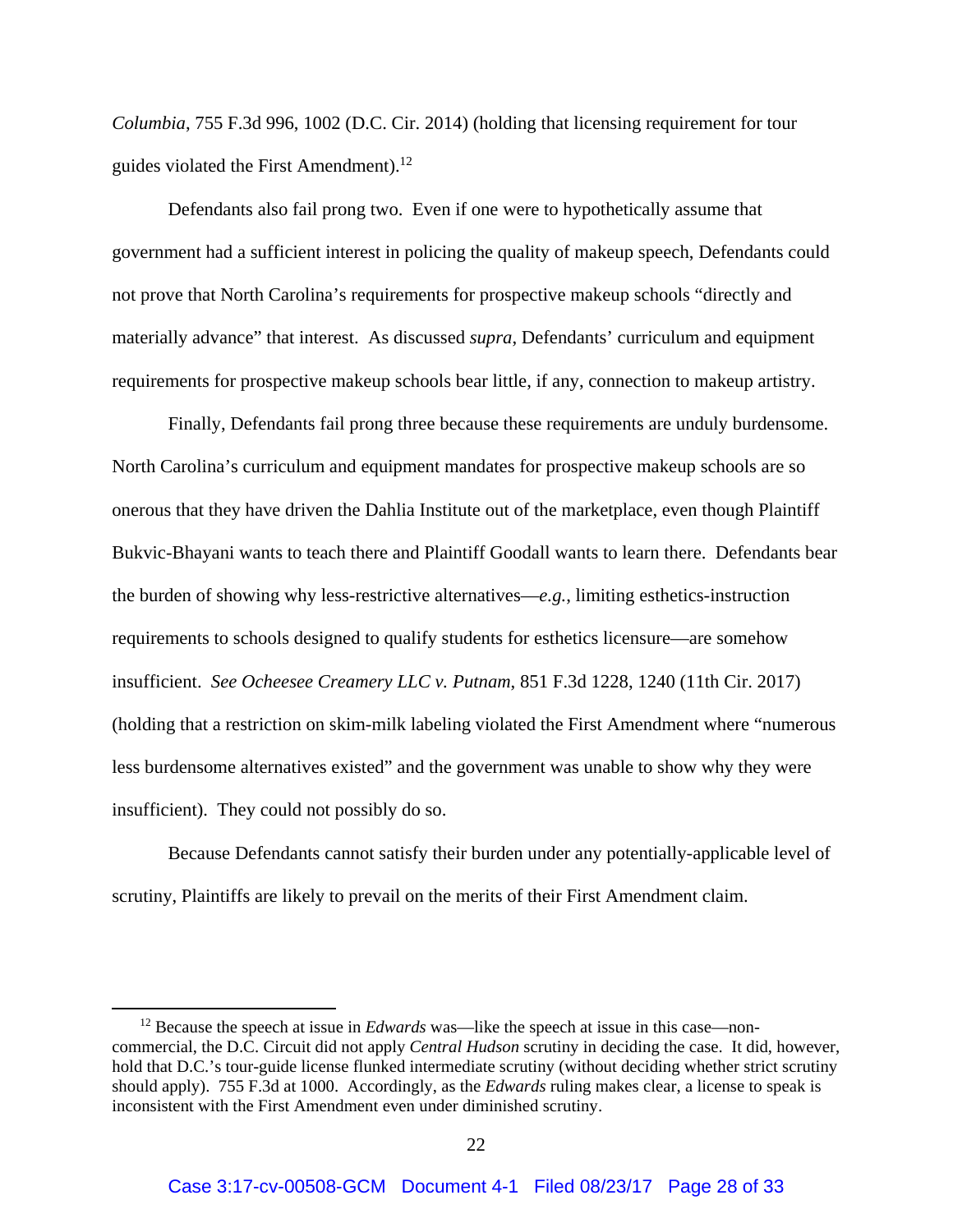#### **II. PLAINTIFFS SATISFY THE REMAINING ELEMENTS FOR A PRELIMINARY INJUNCTION.**

The remaining three elements of the preliminary-injunction analysis are also easily met: (1) the suppression of speech is always an irreparable harm; (2) the balance of equities favors Plaintiffs because Defendants will suffer no harm, financial or otherwise, if Plaintiffs are allowed to speak during the pendency of this case; and (3) the public interest favors Plaintiffs because the public has no interest in the unconstitutional suppression of speech.

As to the irreparable-harm requirement, it is well-established in this Circuit that the "loss of First Amendment freedoms, for even minimal periods of time, unquestionably constitutes irreparable injury." *Newsom v. Albemarle Cty. Sch. Bd.*, 354 F.3d 249, 261 (4th Cir. 2003) (quoting *Elrod v. Burns*, 427 U.S. 347, 373 (1976)). Thus, this Circuit has held that in the context of an alleged violation of First Amendment rights, a plaintiff's claimed irreparable harm is "inseparably linked" to the likelihood of success on the merits of the plaintiff's First Amendment claim. *Musgrave*, 553 F.3d at 298. Moreover, "the loss of valuable business opportunities" is also an irreparable injury. *Giovani Carandola, Ltd. v. Bason*, 303 F.3d 507, 521 (4th Cir. 2002). In this case, Plaintiffs have demonstrated that they are likely to prevail on their First Amendment claim. Also, unless Defendants are enjoined, Plaintiff Bukvic-Bhayani stands to lose valuable business opportunities at the Dahlia Institute during the pendency of this litigation. *See* Ex. A ¶ 23. Accordingly, Plaintiffs have satisfied the requirement of demonstrating irreparable harm.

 Further, the balance of equities in this case tips decidedly in Plaintiffs' favor. In contrast with the irreparable harm Plaintiffs will continue to suffer if an injunction is not issued, Defendants stand to suffer no harm at all. There is no risk of financial loss to Defendants, because an injunction will not compel them to take any action or obligate any resources. More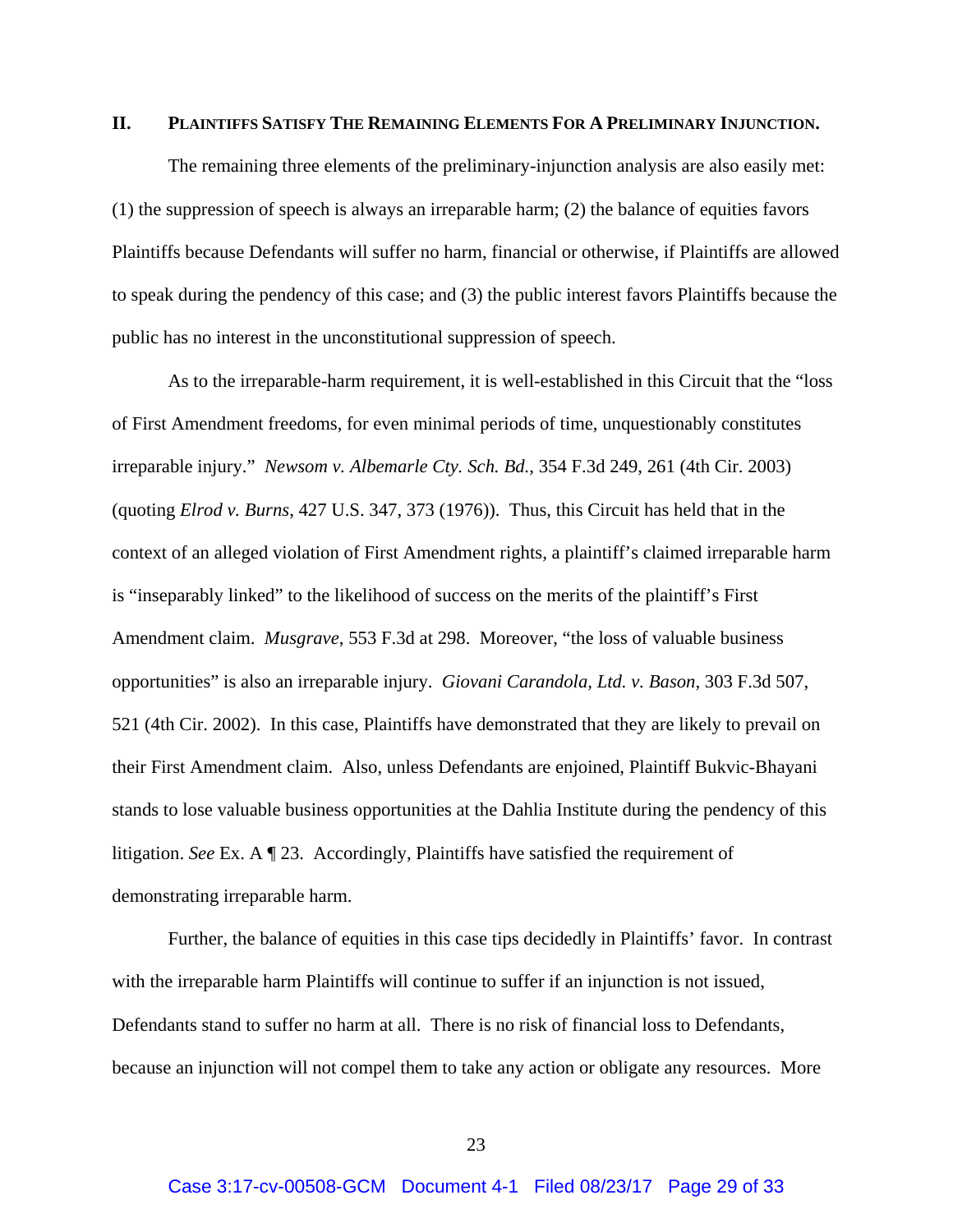fundamentally, Defendants have no legitimate interest in the continued enforcement of an unconstitutional law. *See Legend Night Club v. Miller*, 637 F.3d 291, 302-303 (4th Cir. 2011) ("[T]he State of Maryland is in no way harmed by issuance of an injunction that prevents the state from enforcing unconstitutional restrictions."). To the extent that the state has any interest in the continued enforcement of the law, the Supreme Court has made clear that this Court must "give the benefit of any doubt to protecting rather than stifling speech." *Fed. Election Comm'n v. Wisc. Right to Life, Inc.*, 551 U.S. 449, 469 (2007); *see also id.* at 474 ("Where the First Amendment is implicated, the tie goes to the speaker, not the censor.").

Finally, an injunction will also serve the public interest because the public benefits from a marketplace of ideas that is "uninhibited, robust, and wide-open." *See N.Y. Times Co. v. Sullivan*, 376 U.S. 254, 270 (1964). Like Defendants, "the public, when the state is a party asserting harm, has no interest in enforcing an unconstitutional law." *Scott v. Roberts*, 612 F.3d 1279, 1297 (11th Cir. 2010). Thus "it is always in the public interest to protect First Amendment liberties." *Legend Night Club*, 637 F.3d at 303 (quoting *Joelner v. Vill. of Wash. Park*, 378 F.3d 613, 620 (7th Cir. 2004)).

## **III. THIS COURT SHOULD SET A BOND AT EITHER ZERO DOLLARS OR A NOMINAL AMOUNT OF ONE DOLLAR.**

Under Federal Rule of Civil Procedure 65(c), this Court may issue a preliminary injunction only if the applicant provides a bond in an amount determined by the court. This Court, however, has the discretion to set the bond in whatever amount it deems proper, and may even set the bond at zero dollars if there is no risk of financial harm to the enjoined party. *See Hoechst Diafoil Co. v. Nan Ya Plastics Corp*., 174 F.3d 411, 421 (4th Cir. 1999). In this case there is no danger that Defendants will suffer any financial damage or incur any unrecoverable costs if Plaintiffs are permitted to communicate freely during the pendency of this litigation.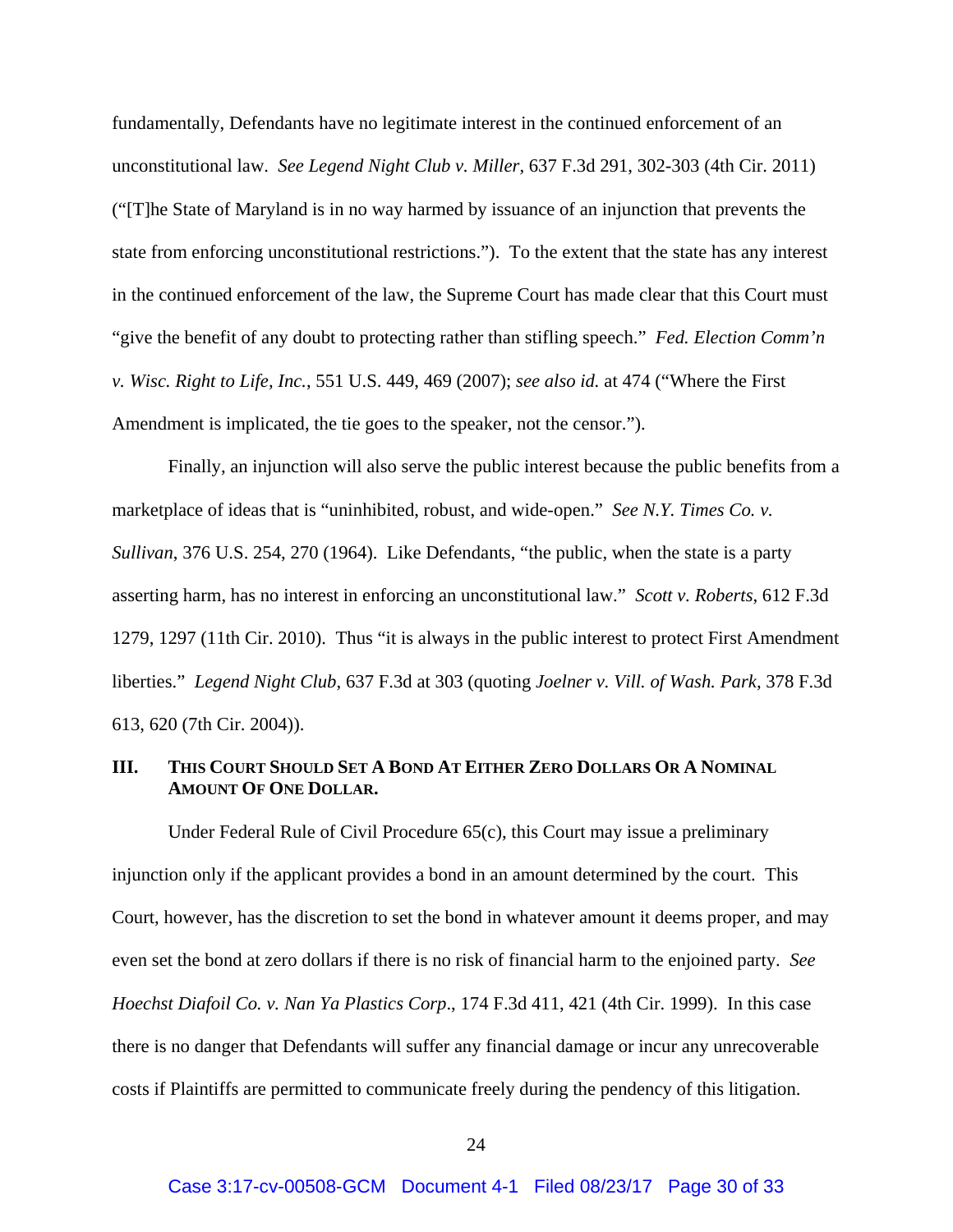Accordingly, Plaintiffs respectfully request that, if their motion for preliminary injunction is granted, this Court set the bond at either zero dollars or in the nominal amount of one dollar.

#### **CONCLUSION**

 For the foregoing reasons, the Court should grant Plaintiffs' motion for preliminary injunction and enjoin the enforcement of North Carolina's requirement that Plaintiffs Bukvic-Bhayani and Dahlia Institute of Makeup Artistry LLC must obtain a cosmetic-art-school license from Defendants before operating a school teaching makeup to Plaintiff Goodall and other students. Plaintiffs also respectfully request that the Court waive the bond requirement under Federal Rule of Civil Procedure 65(c).

Dated this 23rd day of August, 2017.

Milad Emam (Virginia Bar No. 83861)\* INSTITUTE FOR JUSTICE 901 North Glebe Road, Suite 900 Arlington, VA 22203 Telephone: (703) 682-9320 Fax: (703) 682-9321 Email: memam@ij.org

Justin Pearson (Florida Bar No. 597791)\* INSTITUTE FOR JUSTICE 2 South Biscayne Boulevard, Suite 3180 Miami, FL 33131 Telephone: (305) 721-1600 Fax: (305) 721-1601 E-mail: jpearson@ij.org

Respectfully submitted,

/s/ David G. Guidry David G. Guidry (N.C. State Bar No. 38675) RABON LAW FIRM PLLC 225 E. Worthington Ave., Suite 100 Charlotte, NC 28203 Tel: (704) 247-3247 Fax: (704) 208-4645 Email: dguidry@usfraudattorneys.com

*Local Counsel for Plaintiffs* 

\* *Pro Hac Vice Application To be Filed*

*Attorneys for Plaintiffs*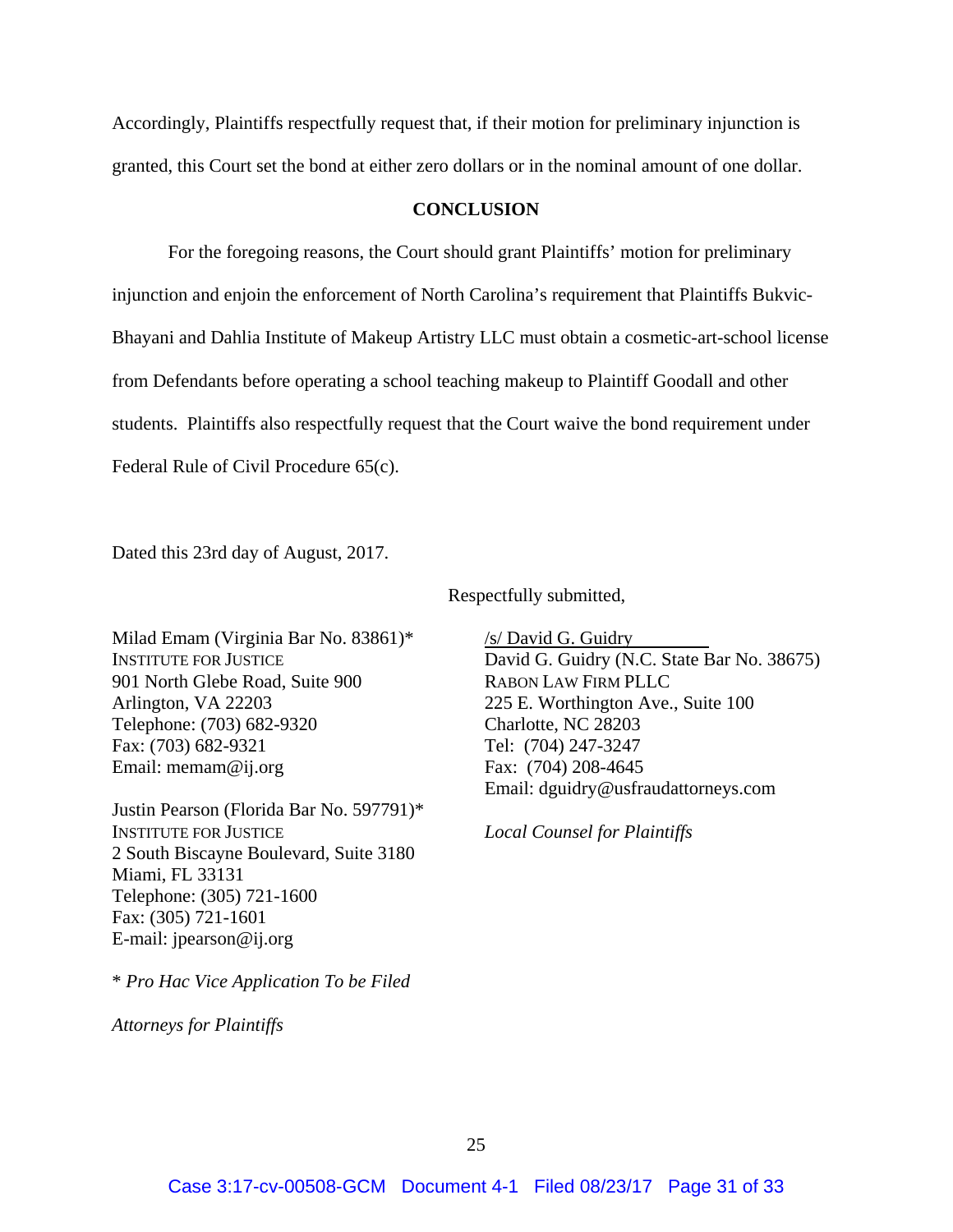## **CERTIFICATE OF SERVICE**

I HEREBY CERTIFY that on this 23rd day of August, 2017, a true and correct copy of

## the foregoing **PLAINTIFFS' MEMORANDUM IN SUPPORT OF MOTION FOR A**

**PRELIMINARY INJUNCTION** was dispatched to a third party process server for service to

the following Defendants:

Baldwin Ray Mitchell, Jr. Chairman of the North Carolina Board of Cosmetic Art Examiners 1207 Front Street, Suite 110 Raleigh, NC 27609 (919) 733-4127

Abby Seats 1st Vice Chair of the North Carolina Board of Cosmetic Art Examiners 1207 Front Street, Suite 110 Raleigh, NC 27609 (919) 733-4127

Wyatt Jones, Jr. 2nd Vice Chair of the North Carolina Board of Cosmetic Art Examiners 1207 Front Street, Suite 110 Raleigh, NC 27609 (919) 733-4127

Krista Rose Member of the North Carolina Board of Cosmetic Art Examiners 1207 Front Street, Suite 110 Raleigh, NC 27609 (919) 733-4127

Diane Smith Member of the North Carolina Board of Cosmetic Art Examiners 1207 Front Street, Suite 110 Raleigh, NC 27609 (919) 733-4127

Renee Byars Member of the North Carolina Board of Cosmetic Art Examiners 1207 Front Street, Suite 110 Raleigh, NC 27609 (919) 733-4127